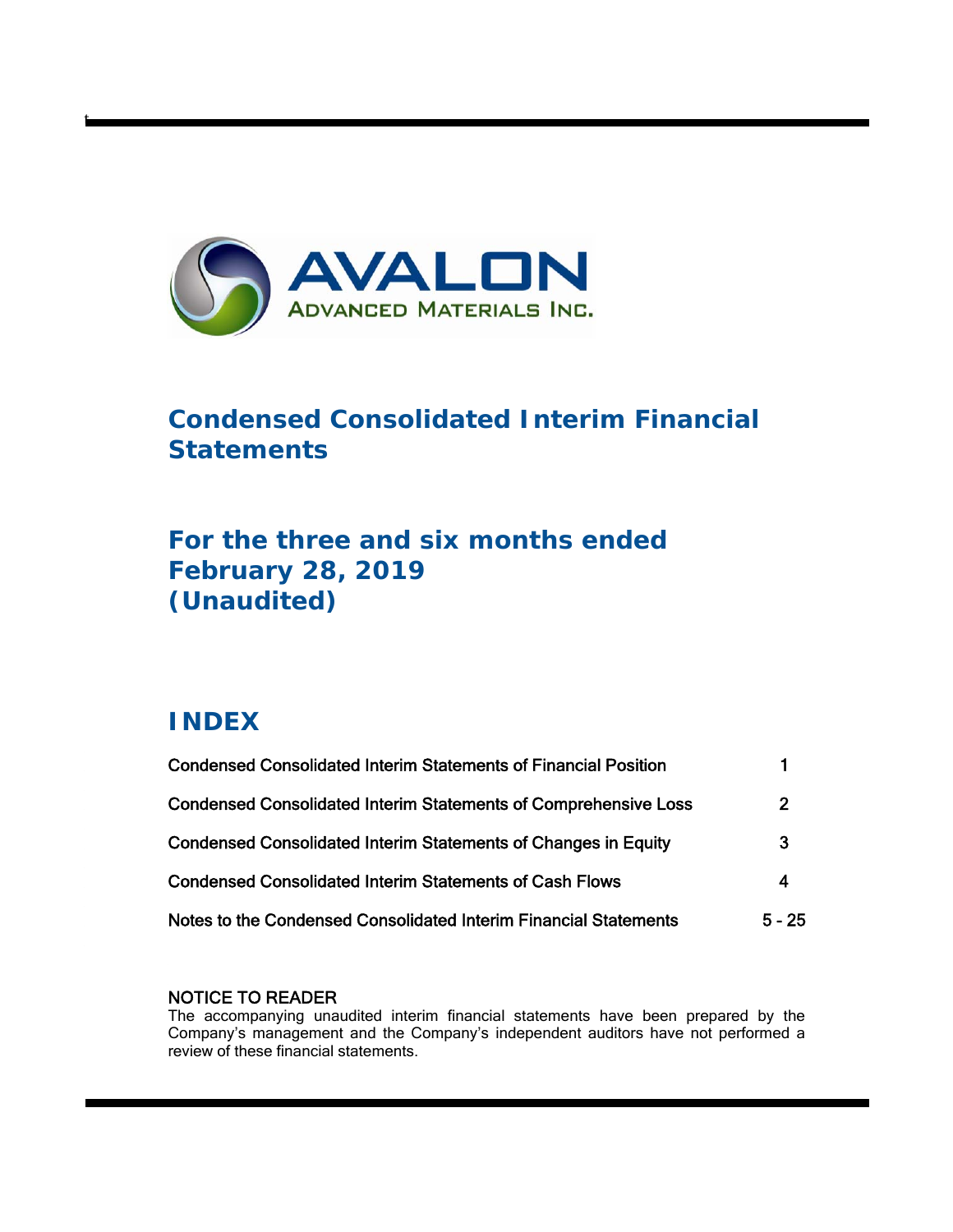# **Condensed Consolidated Interim Statements of Financial Position (expressed in Canadian Dollars) (unaudited)**

|                                                       |    | February 28,<br>2019       | August 31,<br>2018         |
|-------------------------------------------------------|----|----------------------------|----------------------------|
| <b>Assets</b>                                         |    |                            |                            |
| <b>Current Assets</b>                                 |    |                            |                            |
| Cash and cash equivalents                             | \$ | 407,942                    | \$<br>319,057              |
| Other receivables                                     |    | 192,909                    | 168,672                    |
| Prepaid expenses and deposits                         |    | 162,251<br>763,102         | 137,515<br>625,244         |
|                                                       |    |                            |                            |
| <b>Non-Current Assets</b>                             |    |                            |                            |
| Exploration and evaluation assets (note 5)            |    | 16,705,214                 | 16,874,234                 |
| Property, plant and equipment (note 6)                |    | 104,549,660<br>121,254,874 | 104,432,710<br>121,306,944 |
|                                                       |    |                            |                            |
|                                                       | S  | 122,017,976                | \$<br>121,932,188          |
| <b>Liabilities</b>                                    |    |                            |                            |
| <b>Current Liabilities</b>                            |    |                            |                            |
| Accounts payable                                      | \$ | 461,885                    | \$<br>387,451              |
| <b>Accrued liabilities</b>                            |    | 831,264                    | 408,701                    |
| Deferred flow-through share premium (note 7)          |    | 125,264                    | 52,157                     |
|                                                       |    | 1,418,413                  | 848,309                    |
| <b>Non-Current Liabilities</b>                        |    |                            |                            |
| Convertible note payable (note 8)                     |    | 600,000                    |                            |
| Convertible redeemable preferred shares (note 9)      |    | 2,269,313                  | 3,354,750                  |
| Derivative liabilities (note 10)                      |    | 53,727                     | 109,821                    |
| Site closure and reclamation provisions               |    | 303,600<br>3,226,640       | 303,600<br>3,768,171       |
|                                                       |    |                            |                            |
|                                                       |    | 4,645,053                  | 4,616,480                  |
| <b>Shareholders' Equity</b>                           |    |                            |                            |
| Share Capital (note 11b)                              |    | 175,802,505                | 173,600,797                |
| Reserve for Warrants (note 11c)                       |    | 4,336,694                  | 4,329,430                  |
| Reserve for Share Based Payments (note 11d)           |    | 17, 187, 110               | 17,130,110                 |
| Reserve for Brokers' Compensation Warrants (note 11e) |    | 286,000                    | 286,000                    |
| <b>Accumulated Deficit</b>                            |    | (80, 239, 386)             | (78,030,629)               |
|                                                       |    | 117,372,923                | 117,315,708                |
|                                                       | \$ | 122,017,976                | \$<br>121,932,188          |
|                                                       |    |                            |                            |

Approved on behalf of the Board

"Donald S. Bubar" , Director

"Brian MacEachen" , Director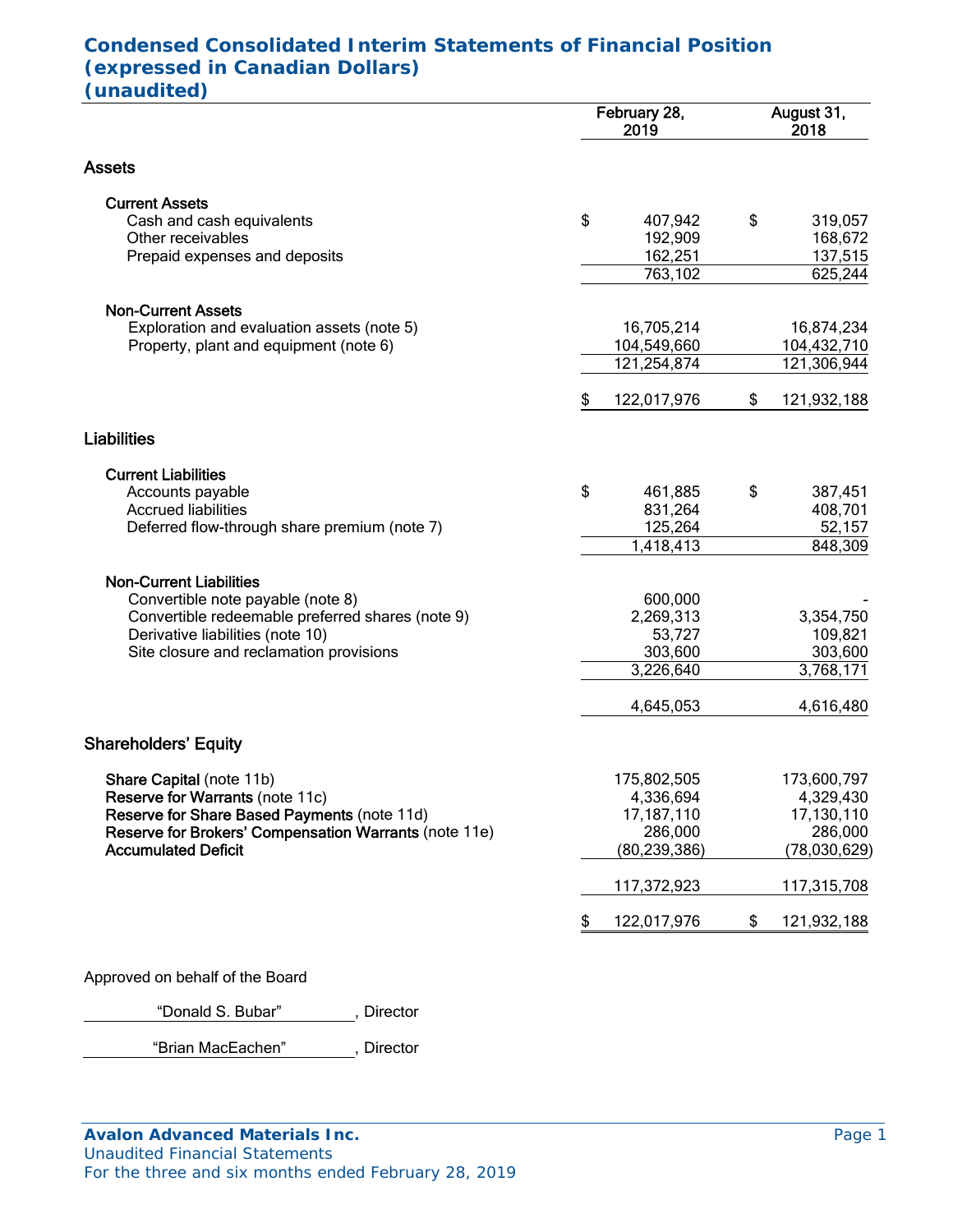# **Condensed Consolidated Interim Statements of Comprehensive Loss (expressed in Canadian Dollars, except number of shares) (unaudited)**

|                                                                                                                                                              |    | <b>Three Months Ended</b> |                      |                    |    | <b>Six Months Ended</b>   |                      |                 |  |
|--------------------------------------------------------------------------------------------------------------------------------------------------------------|----|---------------------------|----------------------|--------------------|----|---------------------------|----------------------|-----------------|--|
|                                                                                                                                                              |    | February 28,<br>2019      | February 28,<br>2018 |                    |    | February 28,<br>2019      | February 28,<br>2018 |                 |  |
| Revenue                                                                                                                                                      |    |                           |                      |                    |    |                           |                      |                 |  |
| Interest                                                                                                                                                     | \$ | 15,126                    | \$                   | 12,484             | \$ | 29,067                    | \$                   | 27,233          |  |
| <b>Expenses</b>                                                                                                                                              |    |                           |                      |                    |    |                           |                      |                 |  |
| Corporate and administrative (note 12)<br>Impairment loss on exploration and evaluation                                                                      |    | 600,088                   |                      | 625,265            |    | 1,280,875                 |                      | 1,343,497       |  |
| assets (note 5)<br>General exploration<br>Depreciation                                                                                                       |    | 2,752<br>3,068            |                      | 4,640<br>4,463     |    | 639,034<br>2,752<br>6,136 |                      | 14,005<br>8,829 |  |
| Share based compensation (note 11d)<br>Foreign exchange loss<br>Financing transaction costs (notes 8, 9)<br>Increase in fair value of convertible redeemable |    | 19,173<br>223             |                      | 39,670<br>2,987    |    | 45,278<br>2,244           |                      | 78,448<br>2,589 |  |
|                                                                                                                                                              |    |                           |                      | 467,565            |    | 177,503                   |                      | 467,565         |  |
| preferred shares (note 9)<br>Decrease in fair value of derivative                                                                                            |    | 116,813                   |                      | 106,313            |    | 261,188                   |                      | 232,313         |  |
| liabilities (note 10)                                                                                                                                        |    | (42, 860)                 |                      | (24, 497)          |    | (100, 293)                |                      | (252, 846)      |  |
|                                                                                                                                                              |    | 699,257                   |                      | 1,226,406          |    | 2,314,717                 |                      | 1,894,400       |  |
| Net Loss before Income Taxes                                                                                                                                 |    | (684, 131)                |                      | (1,213,922)        |    | (2, 285, 650)             |                      | (1,867,167)     |  |
| <b>Deferred Income Tax Recoveries</b>                                                                                                                        |    | 45,311                    |                      | 71,074             |    | 76,893                    |                      | 96,281          |  |
| Net Loss and Total Comprehensive Loss<br>for the period                                                                                                      | \$ | (638, 820)                | \$                   | $(1, 142, 848)$ \$ |    | (2,208,757)               | \$                   | (1,770,886)     |  |
| Loss per Share - Basic and Diluted                                                                                                                           | \$ | (0.002)                   | \$                   | (0.005)            | \$ | (0.009)                   | \$                   | (0.009)         |  |
| <b>Weighted Average Number of Common Shares</b><br><b>Outstanding, Basic and Diluted</b>                                                                     |    | 266,275,634               |                      | 212,689,606        |    | 254,516,060               |                      | 206,841,464     |  |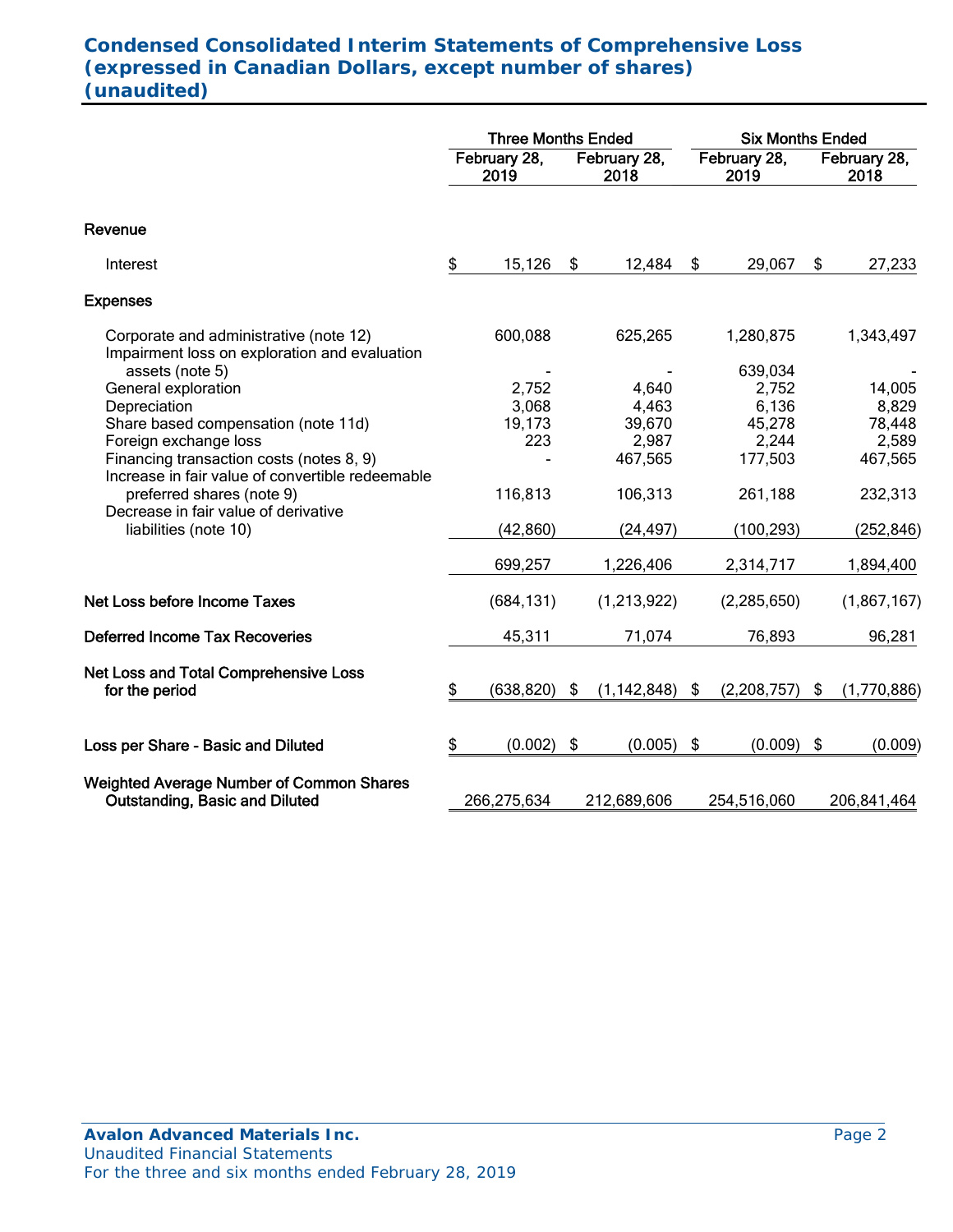# **Condensed Consolidated Interim Statements of Changes in Equity (expressed in Canadian Dollars, except number of shares) (unaudited)**

|                                                          |                            | <b>Share Capital</b> | <b>Reserves</b> |                 |    |                                |     |                                                    |                               |               |
|----------------------------------------------------------|----------------------------|----------------------|-----------------|-----------------|----|--------------------------------|-----|----------------------------------------------------|-------------------------------|---------------|
|                                                          | Number of<br><b>Shares</b> | Amount               |                 | <b>Warrants</b> |    | <b>Share Based</b><br>Payments |     | <b>Brokers'</b><br>Compensation<br><b>Warrants</b> | Accumulated<br><b>Deficit</b> | <b>Total</b>  |
| Balance at September 1, 2017                             | 196,735,521                | \$169,593,205        | \$              | 4,258,213       | \$ | 16,955,411                     | \$. | 294,166                                            | (74, 789, 885)<br>\$          | \$116,311,110 |
| Equity offerings                                         | 11,752,400                 | 1,401,426            |                 | 38,400          |    |                                |     |                                                    |                               | 1,439,826     |
| Conversion of redeemable preferred shares                | 6,368,381                  | 735,000              |                 |                 |    |                                |     |                                                    |                               | 735,000       |
| Exercise of options                                      | 50,000                     | 5,500                |                 |                 |    |                                |     |                                                    |                               | 5,500         |
| Reserve transferred on exercise of options               |                            | 2,137                |                 |                 |    | (2, 137)                       |     |                                                    |                               |               |
| Exercise of compensation warrants                        | 300,000                    | 33,000               |                 |                 |    |                                |     |                                                    |                               | 33,000        |
| Reserve transferred on exercise of compensation warrants |                            | 26,671               |                 |                 |    |                                |     | (26, 671)                                          |                               |               |
| Compensation warrants issued on equity offerings         |                            |                      |                 |                 |    |                                |     | 18,505                                             |                               | 18,505        |
| Share based compensation                                 |                            |                      |                 |                 |    | 92,773                         |     |                                                    |                               | 92,773        |
| Share issuance costs - cash                              |                            | (70, 534)            |                 | (2,680)         |    |                                |     |                                                    |                               | (73, 214)     |
| Share issuance costs - compensation warrants issued      |                            | (17, 570)            |                 | (935)           |    |                                |     |                                                    |                               | (18, 505)     |
| Net loss for the six month period                        |                            |                      |                 |                 |    |                                |     |                                                    | (1,770,886)                   | (1,770,886)   |
| Balance at February 28, 2018                             | 215,206,302                | 171,708,835          |                 | 4,292,998       |    | 17,046,047                     |     | 286,000                                            | (76, 560, 771)                | 116,773,109   |
| Equity offerings                                         | 5,900,000                  | 474,460              |                 | 38,890          |    |                                |     |                                                    |                               | 513,350       |
| Conversion of redeemable preferred shares                | 15,912,126                 | 1,454,250            |                 |                 |    |                                |     |                                                    |                               | 1,454,250     |
| Share based compensation                                 |                            |                      |                 |                 |    | 84,063                         |     |                                                    |                               | 84,063        |
| Share issuance costs - cash                              |                            | (36, 748)            |                 | (2, 458)        |    |                                |     |                                                    |                               | (39, 206)     |
| Net loss for the six month period                        |                            |                      |                 |                 |    |                                |     |                                                    | (1,469,858)                   | (1,469,858)   |
| Balance at August 31, 2018                               | 237,018,428                | 173,600,797          |                 | 4,329,430       |    | 17,130,110                     |     | 286,000                                            | (78,030,629)                  | 117,315,708   |
| Equity offerings                                         | 15,375,000                 | 918.725              |                 | 7,525           |    |                                |     |                                                    |                               | 926,250       |
| Conversion of redeemable preferred shares                | 25,913,163                 | 1,346,625            |                 |                 |    |                                |     |                                                    |                               | 1,346,625     |
| Share based compensation                                 |                            |                      |                 |                 |    | 57,000                         |     |                                                    |                               | 57,000        |
| Share issuance costs - cash                              |                            | (63, 642)            |                 | (261)           |    |                                |     |                                                    |                               | (63,903)      |
| Net loss for the six month period                        |                            |                      |                 |                 |    |                                |     |                                                    | (2,208,757)                   | (2,208,757)   |
| Balance at February 28, 2019                             | 278,306,591                | \$175,802,505        | \$              | 4,336,694       | \$ | 17,187,110                     | \$  | 286,000                                            | (80, 239, 386)<br>\$          | \$117,372,923 |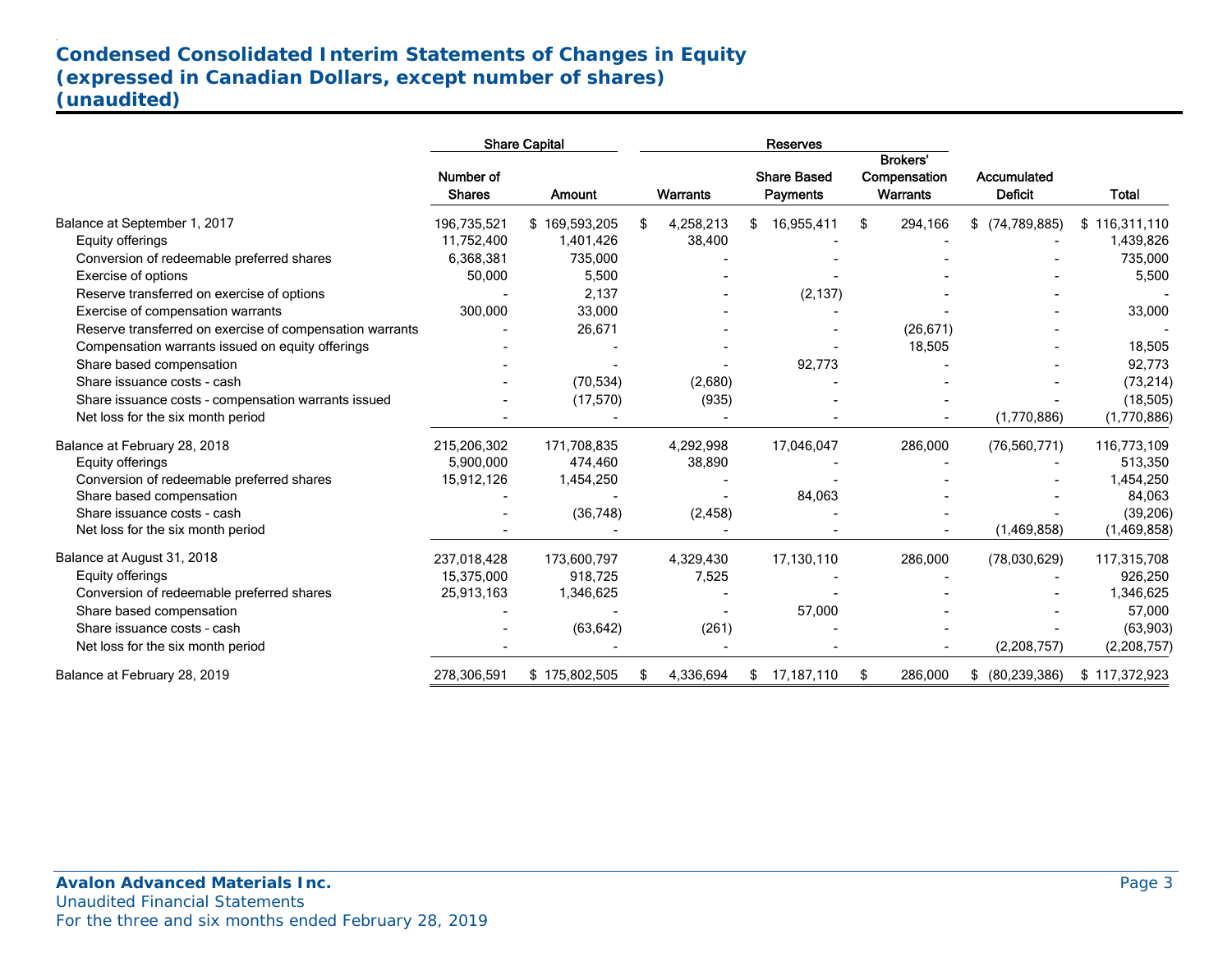# **Condensed Consolidated Interim Statements of Cash Flows (expressed in Canadian Dollars) (unaudited)**

.

|                                                                                                                            | <b>Three Months Ended</b> |                                    |     |                                        |    | <b>Six Months Ended</b>                |    |                                    |  |  |
|----------------------------------------------------------------------------------------------------------------------------|---------------------------|------------------------------------|-----|----------------------------------------|----|----------------------------------------|----|------------------------------------|--|--|
|                                                                                                                            |                           | February 28,<br>2019               |     | February 28,<br>2018                   |    | February 28,<br>2019                   |    | February 28,<br>2018               |  |  |
| <b>Operating Activities</b>                                                                                                |                           |                                    |     |                                        |    |                                        |    |                                    |  |  |
| Cash paid to employees<br>Cash paid to suppliers<br>Interest received                                                      | \$                        | (263, 656)<br>(260, 195)<br>15,126 | -\$ | $(357,066)$ \$<br>(434, 475)<br>12,484 |    | $(433,330)$ \$<br>(437, 736)<br>29,067 |    | (767, 188)<br>(647, 865)<br>27,233 |  |  |
| Cash Used by Operating Activities                                                                                          |                           | (508, 725)                         |     | (779, 057)                             |    | (841,999)                              |    | (1, 387, 820)                      |  |  |
| <b>Financing Activities</b>                                                                                                |                           |                                    |     |                                        |    |                                        |    |                                    |  |  |
| Net proceeds from equity offerings<br>Net proceeds from issuance of preferred shares<br>Proceeds from exercise of brokers' |                           | 628,070                            |     | 477,458<br>1,390,960                   |    | 990,033                                |    | 1,463,501<br>1,390,960             |  |  |
| compensation warrants<br>Proceeds from exercise of stock options<br>Net proceeds from issuance of note                     |                           |                                    |     | 33,000<br>5,500                        |    |                                        |    | 33,000<br>5,500                    |  |  |
| payable (issuance costs paid)                                                                                              |                           | (6, 487)                           |     |                                        |    | 468,513                                |    |                                    |  |  |
| Cash Provided by Financing Activities                                                                                      |                           | 621,583                            |     | 1,906,918                              |    | 1,458,546                              |    | 2,892,961                          |  |  |
| <b>Investing Activities</b>                                                                                                |                           |                                    |     |                                        |    |                                        |    |                                    |  |  |
| Exploration and evaluation assets<br>Property, plant and equipment                                                         |                           | (241, 648)<br>(93, 753)            |     | (632, 529)<br>(35,036)                 |    | (393, 269)<br>(132, 149)               |    | (990, 288)<br>(99, 626)            |  |  |
| Cash Used by Investing Activities                                                                                          |                           | (335, 401)                         |     | (667, 565)                             |    | (525, 418)                             |    | (1,089,914)                        |  |  |
| <b>Change in Cash and Cash Equivalents</b>                                                                                 |                           | (222, 543)                         |     | 460,296                                |    | 91,129                                 |    | 415,227                            |  |  |
| Foreign Exchange Effect on Cash                                                                                            |                           | (223)                              |     | (2,987)                                |    | (2, 244)                               |    | (2,589)                            |  |  |
| Cash and Cash Equivalents - beginning of period                                                                            |                           | 630,708                            |     | 1,028,903                              |    | 319,057                                |    | 1,073,574                          |  |  |
| Cash and Cash Equivalents - end of period                                                                                  | \$                        | 407,942                            | \$  | 1,486,212                              | \$ | 407,942                                | \$ | 1,486,212                          |  |  |

Supplemental Cash Flow Information (note 15)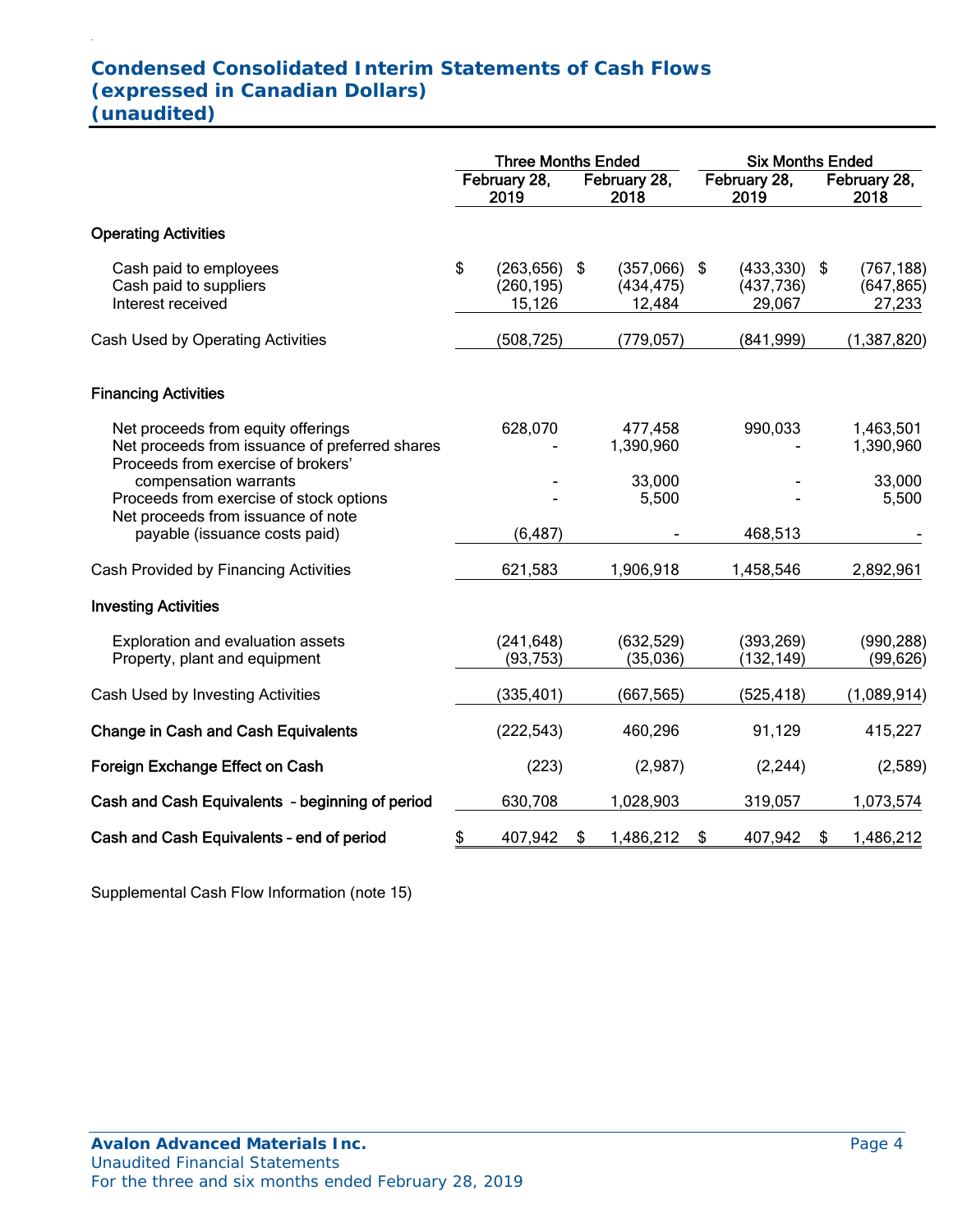### **1. Nature of Operations**

Avalon Advanced Materials Inc. ("Avalon") is a publicly listed company incorporated in Canada and continued under the *Canada Business Corporations Act*. Avalon's common shares are listed on the Toronto Stock Exchange (the "TSX") (TSX: AVL), on the OTCQB® Venture Market (OTCQB: AVLNF), and the Frankfurt Stock Exchange in Germany.

The registered address, principal address and records office of Avalon is located at 130 Adelaide Street West, Suite 1901, Toronto, Ontario, Canada, M5H 3P5.

Avalon, together with its subsidiaries (collectively, the "Company") is principally engaged in the acquisition, exploration, evaluation and development of specialty metal and mineral properties, located principally in Canada. To date, the Company has not earned any significant revenues.

The realization of amounts shown for its development asset – the Nechalacho Rare Earth Elements Project (the "Nechalacho REE Project") and its exploration and evaluation assets is dependent upon the discovery of economically recoverable reserves (where not already identified), the ability of the Company to obtain the necessary financing to develop these assets, and future profitable production or proceeds of disposition from these assets.

These unaudited condensed consolidated interim financial statements have been prepared in accordance with International Financial Reporting Standards ("IFRS") as issued by the International Accounting Standards Board ("IASB") applicable to a going concern, which assumes the Company will continue to meet its obligations and discharge its liabilities in the normal course of business for the foreseeable future. Different bases of measurement may be appropriate when a company is not expected to continue operations for the foreseeable future. The Company is in the exploration and development stage and raises funds in the equity markets to conduct its business activities. The Company has incurred losses in the current and prior periods, with a net loss of \$2,208,757 for the six months ended February 28, 2019 (the "Period") and an accumulated deficit of \$80,239,386 as at February 28, 2019. The Company's cash and cash equivalents balance at February 28, 2019 was \$407,942, the working capital deficit was \$655,311. Excluding the deferred flow-through share premium of \$125,264, the Company's adjusted working capital deficit as at February 28, 2019 was \$530,047 (calculated by adding back the deferred flow-through share premium of \$125,264 to the working capital deficit of \$655,311).

Given the continuation of weak investor sentiment and capital market conditions in the junior resource sector, there exists an uncertainty as to the Company's ability to raise additional funds on favorable terms. This condition indicates the existence of a material uncertainty that raises substantial doubt about the Company's ability to continue as a going concern. As at February 28, 2019, the Company is required to incur additional Canadian exploration expenses ("CEE") of \$584,564 by December 31, 2019. This amount represents the remaining balance of the required expenditures resulting from the private placements completed in December 2018. The Company's expenditures on other discretionary exploration and development activities have some scope for flexibility in terms of amount and timing, which can be adjusted accordingly. Management intends to finance these expenditures over the next twelve months with funds currently on hand and through planned equity financings.

These unaudited condensed consolidated interim financial statements do not reflect the adjustments to the carrying values of assets and liabilities and the reported expenses and statement of financial position classifications that would be necessary should the going concern assumption be inappropriate, and those adiustments could be material.

These unaudited condensed consolidated interim financial statements have been reviewed and approved by the Company's Audit Committee and the Board of Directors on April 9, 2019.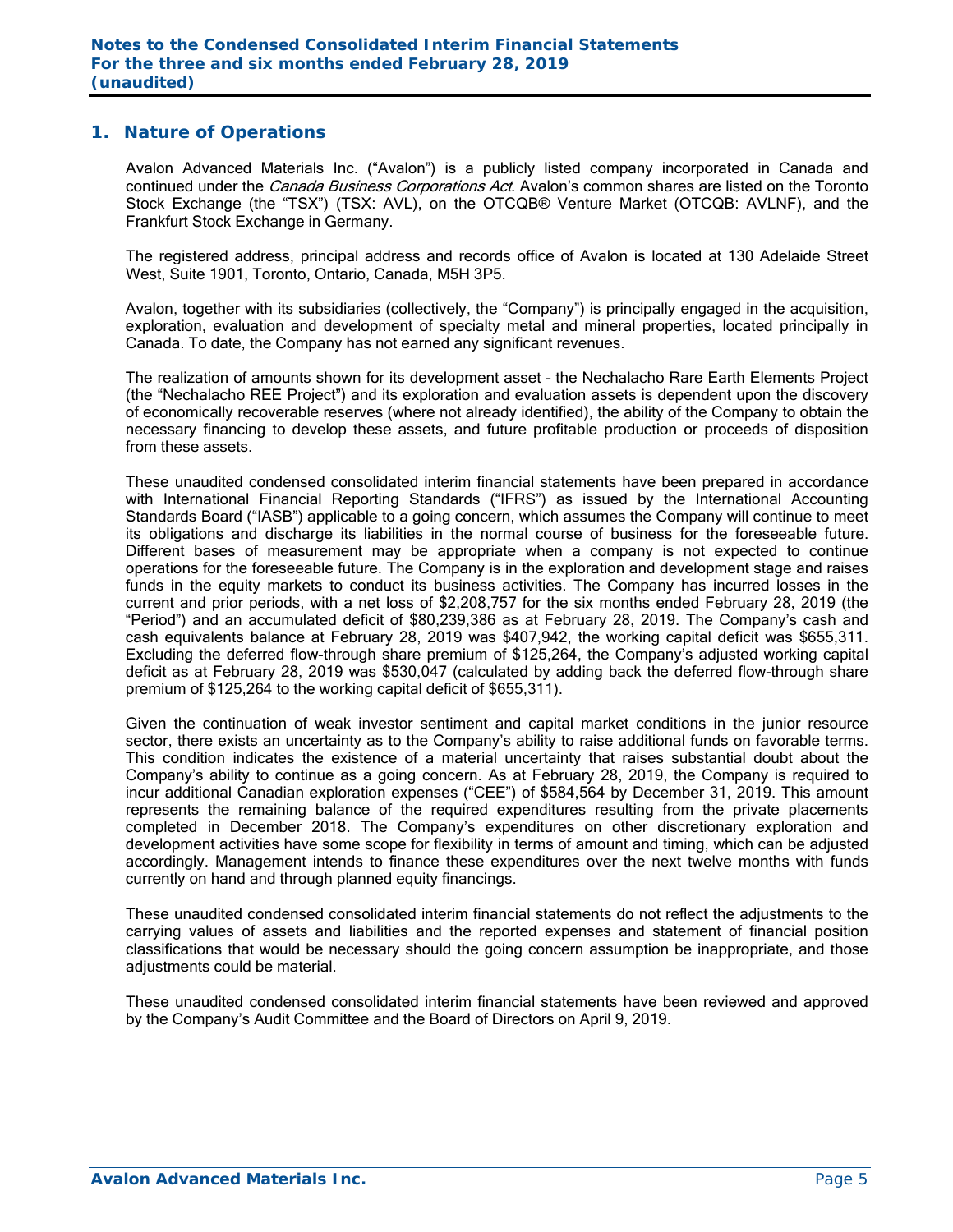### **2. Basis of Presentation**

### *a) Statement of Compliance and Basis of Presentation*

These unaudited condensed consolidated interim financial statements, including comparatives, have been prepared in accordance with International Accounting Standards ("IAS") 34 Interim Financial Reporting, as issued by IASB.

These unaudited condensed consolidated interim financial statements do not contain all disclosures required by IFRS and accordingly should be read in conjunction with the Company's consolidated annual financial statements for the year ended August 31, 2018.

These unaudited condensed consolidated interim financial statements have been prepared on a going concern basis using the historical cost basis, except for certain financial instruments which are measured at fair value in accordance with the policies disclosed in Note 3 of the Company's consolidated annual financial statements for the year ended August 31, 2018.

### *b) Basis of Consolidation*

These unaudited condensed consolidated interim financial statements include the accounts of the Company and the entities controlled by the Company. Control exists when the Company is exposed, or has rights, to variable returns from its involvement with the investee and has the ability to affect those returns through its power over the investee. The financial statements of subsidiaries are included in the consolidated financial statements from the date that control commences until the date that control ceases.

These unaudited condensed consolidated interim financial statements include the accounts of the Company and its wholly-owned subsidiaries, 8110131 Canada Inc., Nolava Minerals Inc. ("Nolava"), and Avalon Rare Metals Ltd. ("ARML"). Nolava and ARML are incorporated in the United States of America ("USA").

ARML has not carried on any significant operations since its inception. During the year ended August 31, 2012, 8110131 Canada Inc. acquired certain net smelter returns ("NSR") royalty interests in the Company's properties which were held by third parties. Nolava had held certain mining claims in Utah, USA and had conducted exploration work on those mining claims during fiscal year 2011 to fiscal year 2014. All intercompany transactions and balances have been eliminated on consolidation of the accounts.

### **3. Significant Accounting Policies**

These unaudited condensed consolidated interim financial statements have been prepared using the same accounting policies, significant accounting judgments and estimates, and methods of computation as the annual consolidated financial statements of the Company as at and for the year ended August 31, 2018, as described in Note 3 of those financial statements, except for the adoption of the new accounting standards as described below:

### *a) IFRS 9, Financial Instruments*

On September 1, 2018, the Company adopted IFRS 9, "Financial Instruments" ("IFRS 9") which replaces IAS 39, "Financial Instruments: Recognition and Measurement" ("IAS 39"). The retrospective adoption of IFRS 9 had no material impact to the Company's condensed consolidated interim financial statements.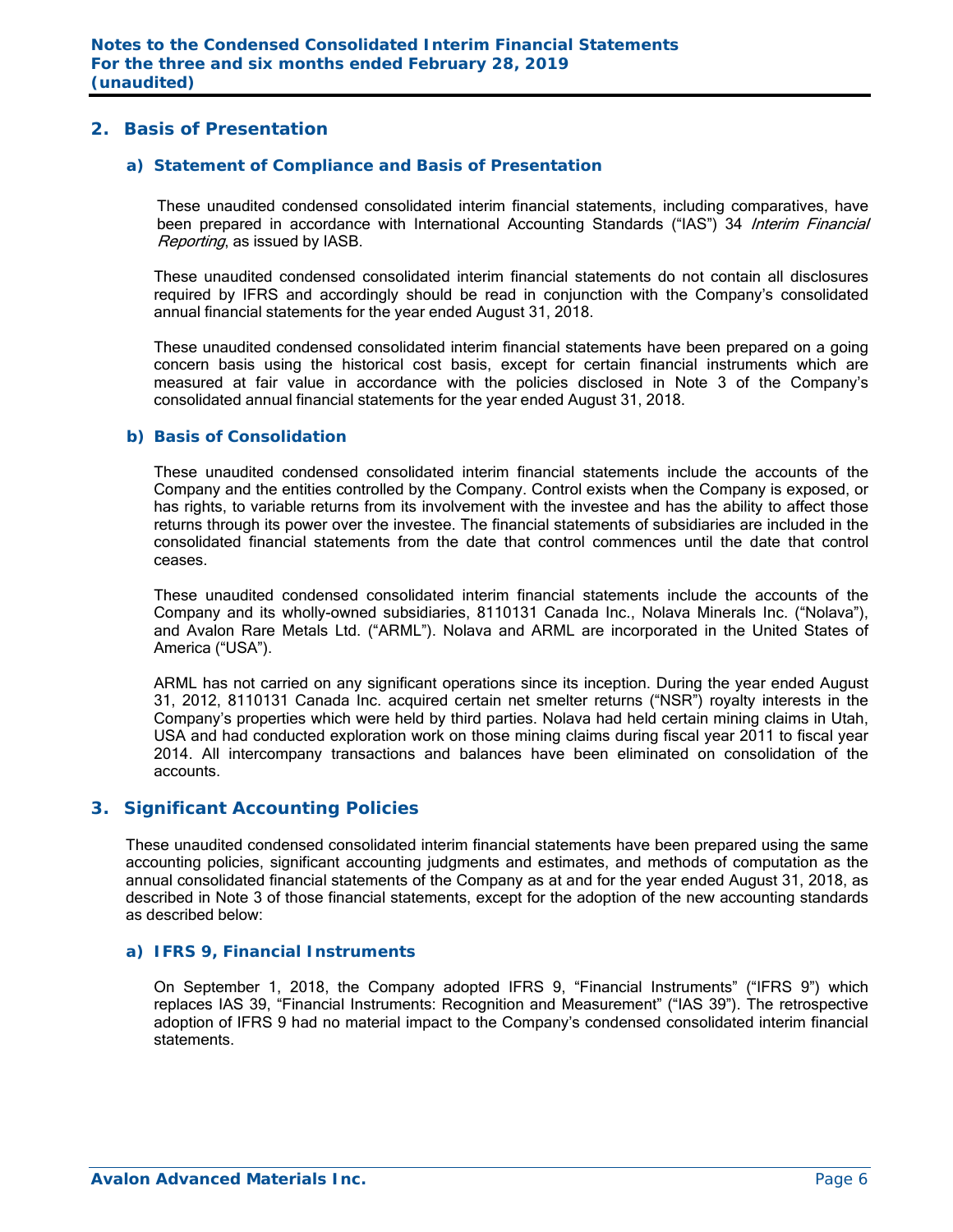## **3. Significant Accounting Policies (continued)**

IFRS 9 contains three principal classification categories for financial assets: measured at amortized cost; fair value through other comprehensive income ("FVTOCI"); or fair value through profit or loss ("FVTPL"). The classification of financial assets under IFRS 9 is generally based on the business model in which a financial asset is managed and its contractual cash flow characteristics. IFRS 9 eliminates the previous IAS 39 categories of held to maturity, loans and receivables and available for sale. IFRS 9 largely retains the existing requirements in IAS 39 for the classification and measurement of financial liabilities.

The following table shows the original measurement categories under IAS 39 and the new measurement categories under IFRS 9 for each class of the Company's financial assets and financial liabilities:

|                                         | <b>Measurement Category</b>                   |                |  |  |  |  |  |  |
|-----------------------------------------|-----------------------------------------------|----------------|--|--|--|--|--|--|
| <b>Financial Instrument</b>             | <b>IAS 39</b>                                 | <b>IFRS9</b>   |  |  |  |  |  |  |
|                                         |                                               |                |  |  |  |  |  |  |
| Cash and cash equivalents               | Loans and receivables at amortized cost       | Amortized cost |  |  |  |  |  |  |
| Other receivables                       | Loans and receivables at amortized cost       | Amortized cost |  |  |  |  |  |  |
| Accounts payable                        | Other financial liabilities at amortized cost | Amortized cost |  |  |  |  |  |  |
| <b>Accrued liabilities</b>              | Other financial liabilities at amortized cost | Amortized cost |  |  |  |  |  |  |
| Convertible note payable                | <b>FVTPL</b>                                  | <b>FVTPL</b>   |  |  |  |  |  |  |
| Convertible redeemable preferred shares | <b>FVTPL</b>                                  | <b>FVTPL</b>   |  |  |  |  |  |  |
| Derivative liabilities                  | <b>FVTPL</b>                                  | <b>FVTPL</b>   |  |  |  |  |  |  |

There were no adjustments to the carrying amounts of the Company's financial instruments on the date of transition as a result of the transition from IAS 39 to IFRS 9.

### *b) IFRS 15, Revenue from Contracts and Customers*

On September 1, 2018, the Company adopted IFRS 15, Revenue from Contracts and Customers ("IFRS 15"). IFRS 15 sets out the requirements for recognizing revenue that apply to all contracts with customers, except for contracts that are within the scope of the standards on leases, insurance contracts and financial instruments. IFRS 15 uses a control based approach to recognize revenue and establishes principles to address the nature, amount, timing and uncertainty of revenue and cash flows arising from an entity's contracts with customers. The Company currently does not have any operating revenue and therefore, the adoption of this new standard does not have any impact on the Company's consolidated financial statements.

### **4. Recent Accounting Pronouncements**

The following pronouncement is issued but not yet effective:

### *a) IFRS 16, Leases*

 IFRS 16, Leases ("IFRS 16") was issued by the IASB in January 2016, and will replace IAS 17 Leases. IFRS 16 specifies the methodology to recognize, measure, present and disclose leases. The standard provides a single lessee accounting model, requiring lessees to recognize assets and liabilities for all leases except for short-term leases and leases with low value assets. IFRS 16 substantially carries forward the lessor accounting requirements in IAS 17. IFRS 16 is effective for annual periods beginning on or after January 1, 2019, with early adoption permitted if IFRS 15 has also been adopted. A lessee will apply IFRS 16 to its leases either retrospectively to each prior reporting period presented; or retrospectively with the cumulative effect of initially applying IFRS 16 being recognized at the date of initial application. The Company is currently evaluating the impact of IFRS 16 on its consolidated financial statements.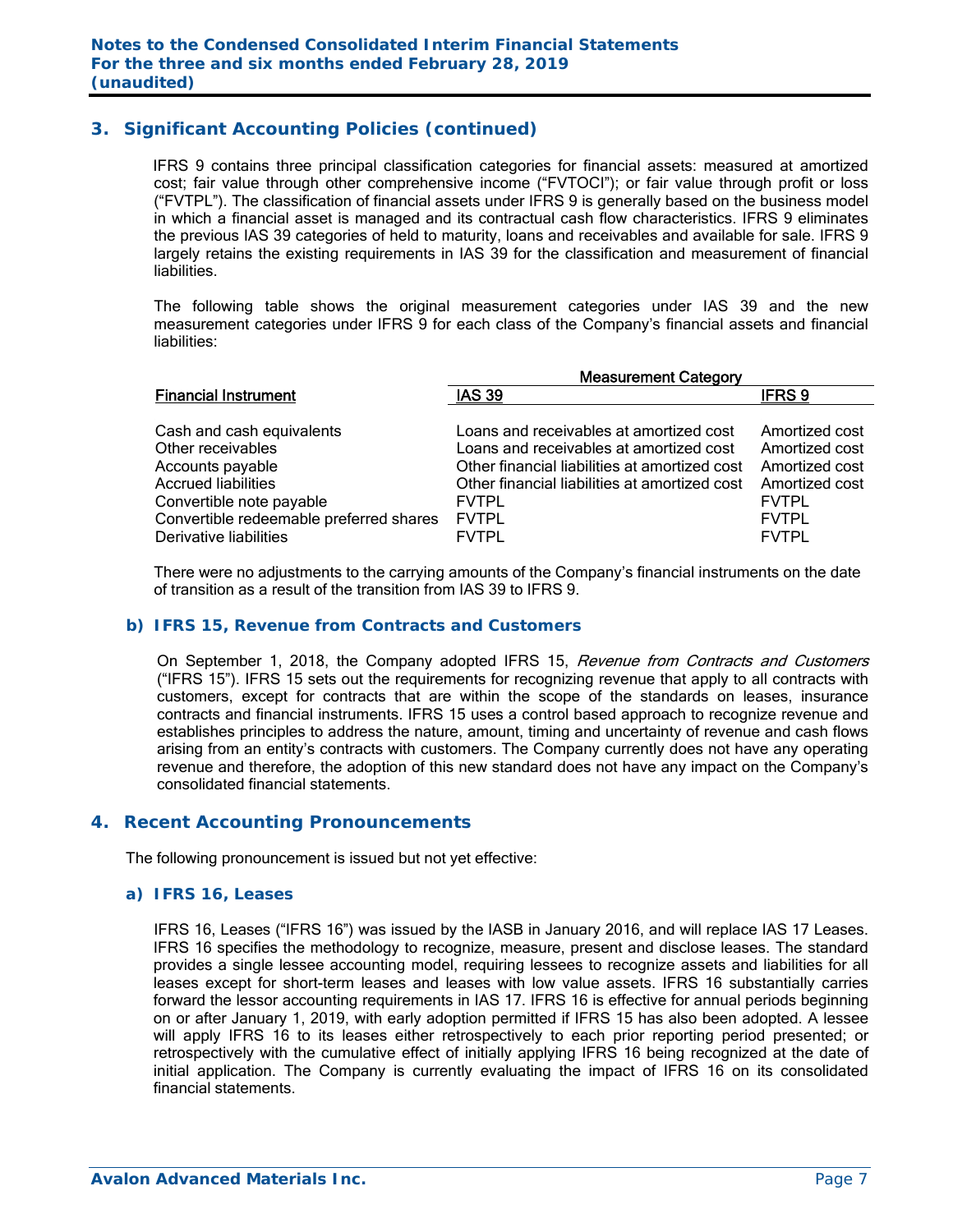# **5. Exploration and Evaluation Assets**

|                                                                                                                | September 1,<br>2018                 | <b>Expenditures</b>         | <b>Impairment</b><br>Loss | February 28,<br>2019              |
|----------------------------------------------------------------------------------------------------------------|--------------------------------------|-----------------------------|---------------------------|-----------------------------------|
| For the Period<br>Separation Rapids Lithium Project (a)<br>East Kemptville Tin-Indium Project (b)<br>Other (d) | 11,010,950 \$<br>5,827,524<br>35.760 | 220,112<br>246,287<br>3.615 | (639,034)                 | 11,231,062<br>5,434,777<br>39,375 |
|                                                                                                                | 16,874,234                           | 470.014                     | (639, 034)                | 16,705,214                        |

|                                                                                                                                    | September 1<br>2017                   | <b>Expenditures</b>            | Impairment<br>Loss                              | August 31,<br>2018               |
|------------------------------------------------------------------------------------------------------------------------------------|---------------------------------------|--------------------------------|-------------------------------------------------|----------------------------------|
| For the year ended August 31, 2018<br>Separation Rapids Lithium Project (a)<br>East Kemptville Tin-Indium Project (b)<br>Other (d) | $9,523,610$ \$<br>5,322,422<br>15,000 | 1,487,340<br>505.102<br>20,760 | ۰<br>$\blacksquare$<br>$\overline{\phantom{0}}$ | 1.010.950<br>5,827,524<br>35,760 |
|                                                                                                                                    | 14,861,032                            | 2,013,202                      | $\overline{\phantom{0}}$                        | 16,874,234                       |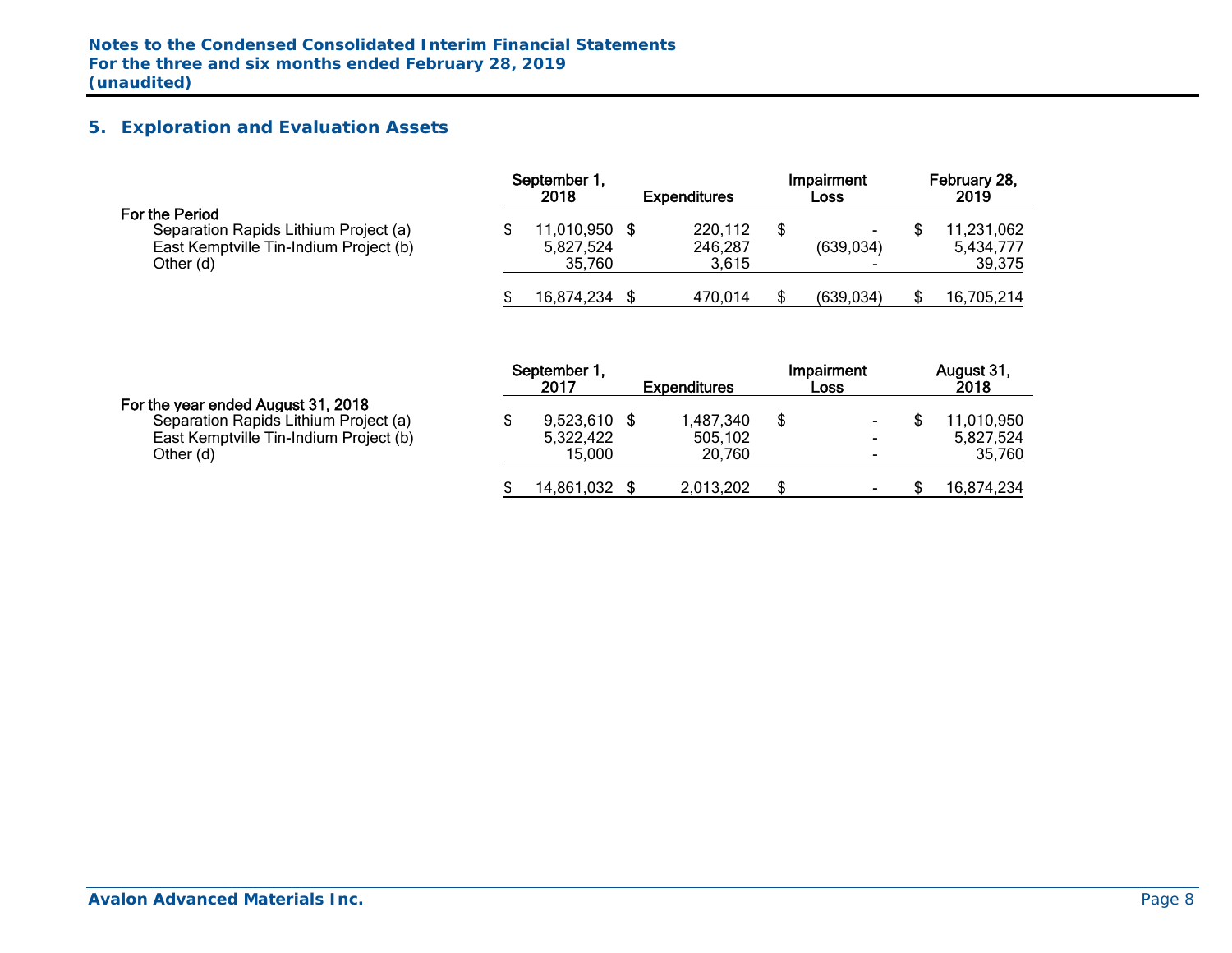# **5. Exploration and Evaluation Assets (continued)**

a) Separation Rapids Lithium Project, Ontario

The Company owns a 100% interest in certain mineral claims and a mining lease in the Kenora area of Ontario.

b) East Kemptville Tin-Indium Project, Nova Scotia

The Company holds a special exploration licence to search and prospect for all minerals except for coal, salt, potash and uranium within four claims in the East Kemptville area of Yarmouth, Nova Scotia.

The current special licence has a term of three years beginning February 2, 2015 and is renewable for an additional two one-year periods. The Special Licence was renewed during the year ended August 31, 2018 and the Company continues the process toward applying for a mining lease to replace the Special Licence and secure full surface tenure.

The Company also had a number of regular exploration licences covering certain claims in the same proximity to the claims covered under the special exploration licence. During the Period, the Company decided not to renew three of these peripheral exploration licences and is unlikely to renew the one remaining exploration licence in September 2019. Accordingly the costs incurred to-date of \$639,034 on the mineral claims under the exploration licences had been written off as an impairment loss during the Period.

c) Warren Township Anorthosite Project, Ontario

The Company owns a 100% interest in certain claims located near Foleyet, Ontario, which were staked by the Company during the year ended August 31, 2003. During the year ended August 31, 2013, the Company entered into a Mining Lease with the Province of Ontario under the Mining Act of Ontario covering these claims.

No substantial work has been carried out on the Warren Township project during the last five years and no work was planned or budgeted for fiscal 2019. In addition, no new potential customer has been identified for the project's calcium feldspar product. The current outlook as at February 28, 2019 for the Warren Township project remains unchanged. It is management's view that the fair value of this project has been significantly impaired and has estimated the recoverable amount of this project as at February 28, 2019 to be \$nil.

d) Other Resource Properties

The Company has a 100% interest in several claims in the Lilypad Cesium Property, a 2.0% NSR interest in certain claims of the East Cedartree Gold Property located near Kenora, Ontario, and a 2.4% NSR interest in the Wolf Mountain Platinum-Palladium Project.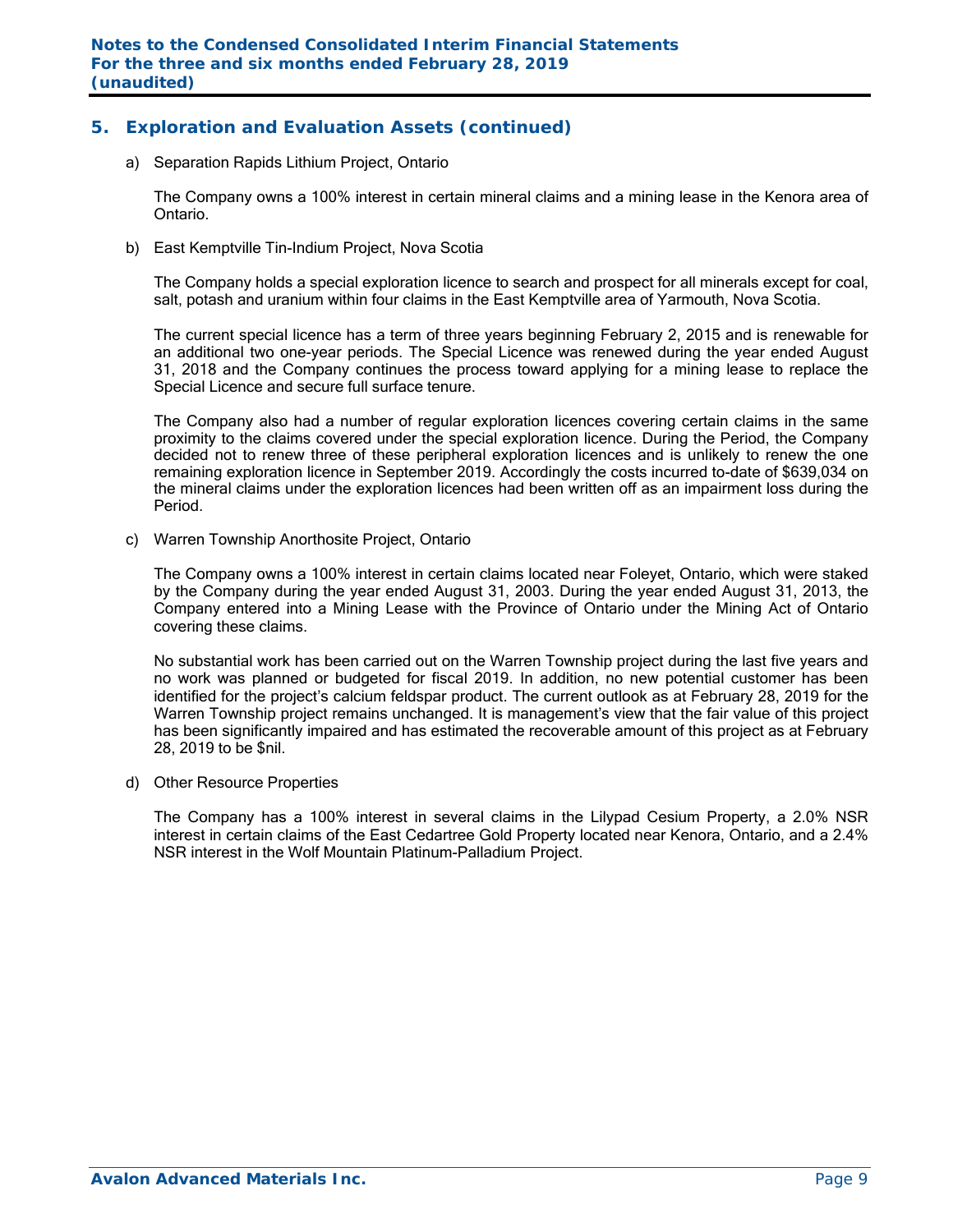# **6. Property, Plant and Equipment**

|                                 | Nechalacho<br><b>REE Project</b><br>(a) |        | <b>Airstrip</b> | Computer<br>and Office<br>Equipment | Land and<br><b>Building</b> |    | <b>Exploration</b><br><b>Equipment</b> | Leasehold<br><b>Improvements</b> |     | <b>Total</b>  |
|---------------------------------|-----------------------------------------|--------|-----------------|-------------------------------------|-----------------------------|----|----------------------------------------|----------------------------------|-----|---------------|
| Cost                            |                                         |        |                 |                                     |                             |    |                                        |                                  |     |               |
| As at September 1, 2017         | \$103,618,668                           | \$     | 646,860         | \$<br>218,090                       | \$<br>74,455                | \$ | 683,859                                | \$<br>94,594                     |     | \$105,336,526 |
| Additions                       | 259,681                                 |        |                 | 1,958                               | 16,450                      |    | 11,673                                 |                                  |     | 289,762       |
| As at August 31, 2018           | 103,878,349                             |        | 646,860         | 220,048                             | 90,905                      |    | 695,532                                | 94,594                           |     | 105,626,288   |
| <b>Additions</b>                | 143,345                                 |        |                 |                                     |                             |    | $\blacksquare$                         |                                  |     | 143,345       |
| As at February 28, 2019         | \$104,021,694                           | \$     | 646,860         | \$<br>220,048                       | \$<br>90,905                | \$ | 695,532                                | \$<br>94,594                     |     | \$105,769,633 |
| <b>Accumulated Depreciation</b> |                                         |        |                 |                                     |                             |    |                                        |                                  |     |               |
| As at September 1, 2017         | \$<br>$\blacksquare$                    | \$     | 243,029         | \$<br>161,448                       | \$<br>6,983                 | \$ | 622,606                                | \$<br>94,594                     | \$. | 1,128,660     |
| Depreciation expense            |                                         |        | 22,417          | 18,538                              | 3,384                       |    | 20,579                                 |                                  |     | 64,918        |
| As at August 31, 2018           |                                         |        | 265,446         | 179,986                             | 10,367                      |    | 643,185                                | 94,594                           |     | 1,193,578     |
| Depreciation expense            |                                         |        | 10,312          | 6,136                               | 2,095                       |    | 7,852                                  |                                  |     | 26,395        |
| As at February 28, 2019         | \$                                      | $-$ \$ | 275,758         | \$<br>186,122                       | \$<br>12,462                | S. | 651,037                                | \$<br>94,594                     | \$. | 1,219,973     |
| <b>Net Book Value</b>           |                                         |        |                 |                                     |                             |    |                                        |                                  |     |               |
| As at August 31, 2018           | \$103,878,349                           | \$     | 381,414         | \$<br>40,062                        | \$<br>80,538                | S. | 52,347                                 | \$                               | \$  | 104,432,710   |
| As at February 28, 2019         | 104,021,694                             | \$     | 371,102         | \$<br>33,926                        | \$<br>78,443                | \$ | 44,495                                 | \$                               |     | \$104,549,660 |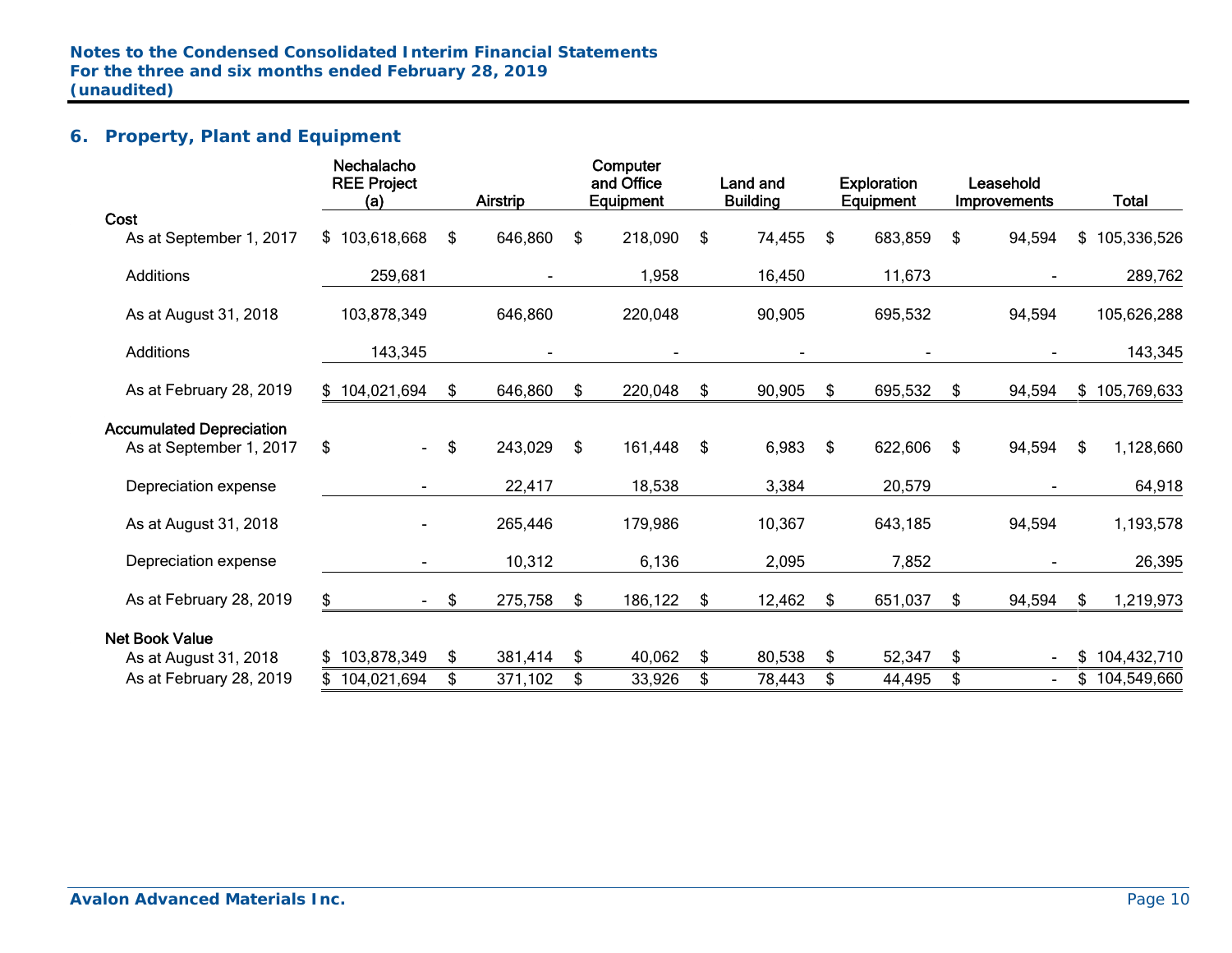### **6. Property, Plant and Equipment (continued)**

a) Nechalacho REE Project, Northwest Territories

The Company owns a 100% interest in eight mining leases covering the Nechalacho rare earth elements deposit ("Nechalacho Deposit") located at Thor Lake in the Mackenzie Mining District of the Northwest Territories.

The property is subject to an underlying 2.5% net smelter returns ("NSR") royalty agreement which can be bought back at the principal amount of \$150,000 compounded annually at the average Canadian prime rate from May 2, 1982 to the buyback date, and which currently approximates \$1.5 million.

During the year ended August 31, 2012, the Company entered into an accommodation agreement (the "Accommodation Agreement") with the Deninu K'ue First Nation ("DKFN"). The DKFN is one of three Akaitcho bands who have used, occupied and have constitutionally protected aboriginal rights with respect to the lands on which the Nechalacho Deposit in the Northwest Territories is located.

The Accommodation Agreement provides for business and employment opportunities for the DKFN related to the Nechalacho Deposit and associated facilities in the Northwest Territories and contains measures to mitigate environmental and cultural impacts that may result from the project development. The Accommodation Agreement also commits the DKFN to supporting timely completion of the environmental assessment, permitting and development processes of the Nechalacho REE Project, and provides for the DKFN to participate in the project economics.

During the quarter ended February 28, 2019 (the "Quarter"), the Company and a private Australian company, Cheetah Resources Pty Ltd. ("Cheetah"), have signed a binding terms sheet under which Cheetah will acquire ownership of the near surface resources in the T-Zone and Tardiff Zones of the property for a total cash consideration of \$5 million while the Company will retain ownership of the resources in the Basal Zone that was the subject of the 2013 Feasibility Study. Avalon will continue to manage work programs on the property and retain a 3% NSR royalty. The binding terms sheet remains subject to several conditions and a formal agreement is expected to be completed during the quarter ending May 31, 2019.

### **7. Deferred Flow-Through Share Premium**

A summary of the changes in the deferred flow-through share premium amount is set out below:

| Balance - September 1, 2017                            | \$<br>49,467  |
|--------------------------------------------------------|---------------|
| Increase relating to flow-through common shares issued | 220,922       |
| Decrease relating to CEE incurred                      | (218, 232)    |
| Balance - August 31, 2018                              | \$<br>52,157  |
| Increase relating to flow-through common shares issued | 150,000       |
| Decrease relating to CEE incurred                      | (76, 893)     |
| Balance - February 28, 2019                            | \$<br>125,264 |

### **8. Convertible Note Payable**

On November 30, 2018, the Company issued a convertible note payable in the amount of \$500,000 to an entity managed by the Lind Partners ("Lind") (the "Note"). The Note has a term of two years with a maturity date of November 30, 2020 and accrued an interest amount of \$100,000 on the date of issuance, resulting in the Note to bear a face value of \$600,000 at issuance.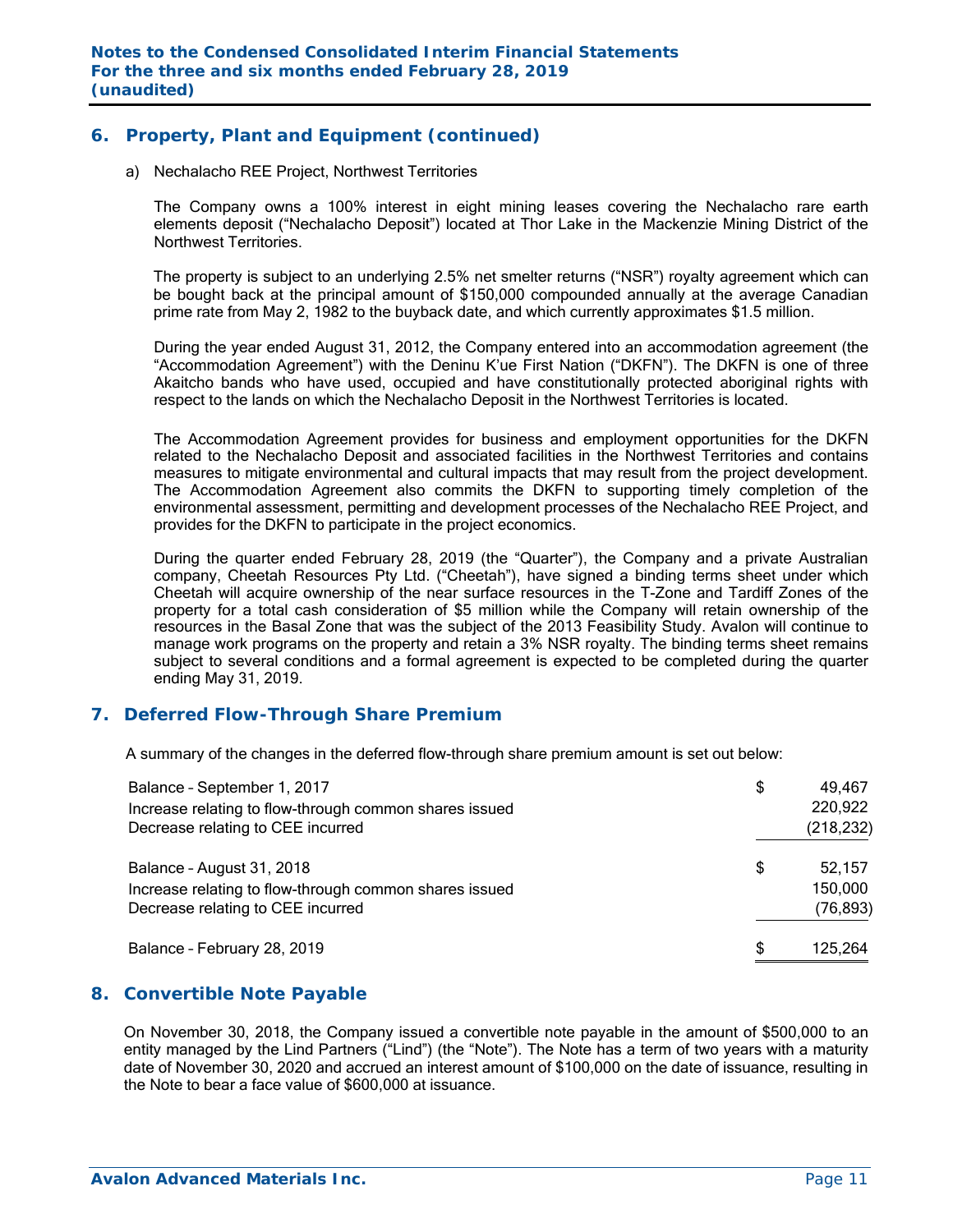### **8. Convertible Note Payable (continued)**

Lind will be entitled to convert any outstanding amount of the face value of the Note into common shares commencing on May 26, 2019 at a conversion price equal to the higher of (a) 80% of the five day trailing value weighted average price ("VWAP") of the common shares prior to the date of conversion, and (b) the five day trailing VWAP of the shares prior to the date of conversion, less the maximum discount allowable in accordance with TSX rules (the "Conversion Feature"). The Company has floor price protection such that if any conversion results in an effective conversion price of less than \$0.05 per share, then the Company has the right to instead repay the amount that was subject to that conversion for a 5% premium. The Company also has the right to repurchase the Note at the outstanding face value at any time (the "Buyback Option").

In conjunction with the issuance of the Note, Lind received a commitment fee of \$15,000 and 4,575,000 common share purchase warrants. Each warrant entitles the holder to purchase one common share of the Company at a price of \$0.07 per common share until November 30, 2021.

The Note is a hybrid instrument that contains multiple embedded derivatives including the Conversion Feature and Buyback Option.

The economic characteristics and risks of the Conversion Feature are different from that of the host contract (the Note) in that it allows Lind to convert the Note (a debt instrument) into the Company's common shares (an equity instrument) at a price per share equal to the higher of (a) 80% of the five day trailing VWAP of the shares prior to the date of conversion, and (b) the five day trailing VWAP of the shares prior to the date of conversion, less the maximum discount allowable in accordance with TSX rules, thus the Conversion Option can be measured separately from the Note. In addition, the number of common shares to be issued upon conversion is variable and does not meet the "a fixed amount of cash for a fixed number of equity instruments" requirement to be classified as an equity instrument. As such, the Company had designated the entire hybrid contract (the Note and all of the embedded derivatives) as a financial liability at FVTPL and are re-measured at each financial statement reporting date, with the resulting change in value being recorded as increase or decrease in fair value of convertible note payable in the consolidated statement of comprehensive loss.

As the Company has the Buyback Option to repurchase the Note at the outstanding face value, the total fair value of the Note at issuance and as at February 28, 2019 is therefore \$600,000.

The exercise price of the warrant is subject to adjustment from time to time in the event of certain common share rights offering, such that the exercise of the warrants do not result in a fixed number of common shares being issued for a fixed amount of cash. As a result, the warrants had been classified as a financial liability at FVTPL and re-measured at each financial statement reporting date using the Black-Scholes pricing model, with the resulting change in value being recorded as increase or decrease in fair value of derivative liabilities in the consolidated statement of comprehensive loss.

The fair value of the warrants was estimated at \$44,199 at issuance, and this amount was allocated to the warrant component of this private placement. The fair value of the warrants was estimated using the Black-Scholes pricing model, with the following assumptions: expected dividend yield of Nil; risk free interest rate of 2.18%; expected life of 3.0 years; and expected volatility of 35%.

The fair values of the Note and the warrants at issuance totaled \$644,199 and the excess of this amount over the gross proceeds (\$500,000) of \$144,199 had been recorded as a financing transaction cost in the Statement of Comprehensive Loss.

### **9. Convertible Redeemable Preferred Shares**

In March 2017, the Company entered into a preferred share purchase agreement (the "A1 Agreement") with an entity managed by Lind and issued 500 Series A1 Preferred Shares (the "A1 Preferred Shares") at a price of \$5,000 per share for gross proceeds of \$2,500,000. Pursuant to Canadian securities laws, the securities issuable under this private placement were subject to a hold period, which expired on July 11, 2017 (the "Hold Period").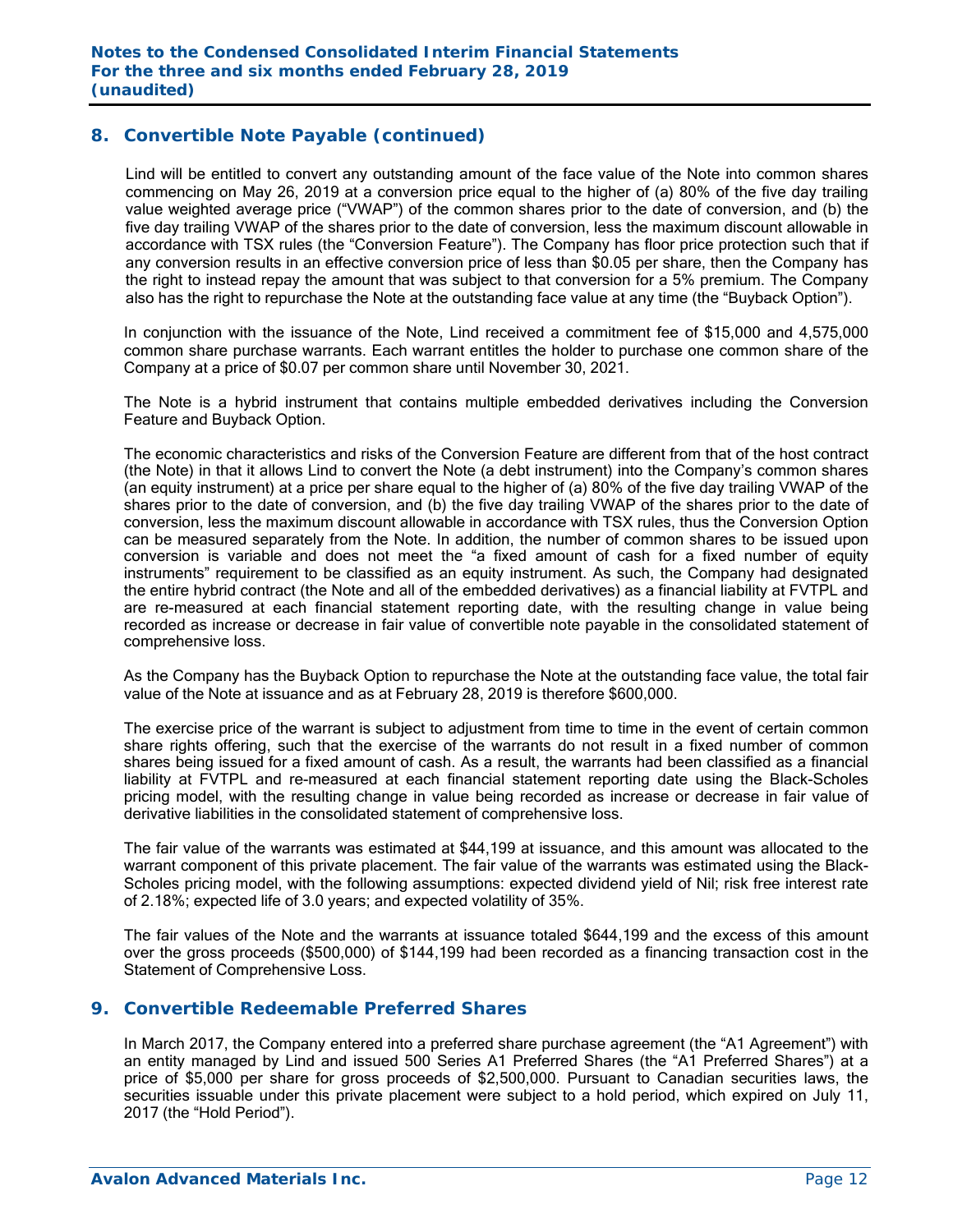The A1 Preferred Shares do not carry a dividend and have a redemption value that starts at \$5,000 per share and increases by \$250 per share each quarter over a 24 months period ending on March 10, 2019, to a cap of \$6,750 per share. The A1 Preferred Shares can be converted by Lind into common shares of the Company at a price per common share equal to 85% of the five-day volume weighted average price ("VWAP") of the common shares on the TSX immediately prior to the date that notice of conversion is given (the "Conversion Option").

In conjunction with this private placement, Lind received a commitment fee of \$125,000 and 6,900,000 common share purchase warrants (the "A1 Warrants"). Each A1 Warrant entitles the holder to purchase one common share of the Company at a price of \$0.23 per common share until March 10, 2022.

Lind has the basic right to convert 25 A1 Preferred Shares into common shares of the Company on a monthly basis, subject to certain conversion limits set out in the A1 Agreement, however Lind is permitted to convert up to 100 A1 Preferred Shares on a monthly basis in the event such amount does not exceed 20% of the Company's 20-day traded volume of common shares on the TSX immediately prior to the date of delivery of a conversion notice.

 Lind is also entitled to accelerate its conversion right to the full amount of the redemption value applicable at such time, or demand repayment of the applicable redemption value per share in cash (the "Put Option"), upon the occurrence of certain events as set out in the A1 Agreement (most of which are beyond the Company's control) (the "Redemption Events"). The triggering Redemption Events include certain key financial and non-financial conditions, which include change of control, insolvency and liquidity conditions etc. as defined in the Agreement. These Redemption Events also limit the Company from obtaining other debt or preferred share financings that are not junior to the A1 Preferred Shares other than certain projectrelated financings, as well as other at-the-market, equity lines or credit type of common share offerings, or convertible security financings where the price of the common share is not fixed at predetermined price. In addition, if the Redemption Event is a change of control event, the redemption amount will be equal to 110% of the applicable redemption amount at that time.

The Company has the right to redeem all of the outstanding A1 Preferred Shares at any time after the Hold Period at a 5% premium to the redemption value (the "Call Option"). The Company also has floor price protection such that if any conversion results in an effective conversion price of less than \$0.10 per common share, then the Company has the right to deny the conversion and instead redeem the A1 Preferred Shares that were subject to that conversion for the redemption amount in cash plus a 5% premium.

At any time while any A1 Preferred Shares are outstanding, Lind has the option of subscribing for up to an additional 165 Series A2 Preferred Shares at a price of \$5,000 per share and under the same terms and conditions as the initial financing, subject to certain triggering events and subject to the prior approval of the TSX ("Series A2 Option"). Lind will also receive a certain number of Series A2 warrants ("A2 Warrants") when it exercised the Series A2 Option. The number of A2 Warrants to be issued and the exercise price of A2 Warrants will be calculated by using similar formulas used in determining the number and the exercise price of the A1 Warrants.

The A1 Preferred Share is a hybrid instrument that contains multiple embedded derivatives: the Conversion Option, Put Option and Call Option.

The economic characteristics and risks of the Conversion Option are different from that of the host contract (the A1 Preferred Share) in that it allows Lind to convert the A1 Preferred Shares (a debt instrument) into the Company's common shares (an equity instrument) at a price per common share equal to 85% of the five day VWAP of the common share, thus the Conversion Option can be measured separately from the A1 Preferred Share. In addition, the number of common shares to be issued upon conversion is variable and does not meet the "a fixed amount of cash for a fixed number of equity instruments" requirement to be classified as an equity instrument. As such, the Company had designated the entire hybrid contract (the A1 Preferred Share and all of the embedded derivatives) as a financial liability at FVTPL and are re-measured at each financial statement reporting date, with the resulting change in value being recorded as increase or decrease in fair value of convertible redeemable preferred shares in the consolidated statement of comprehensive loss.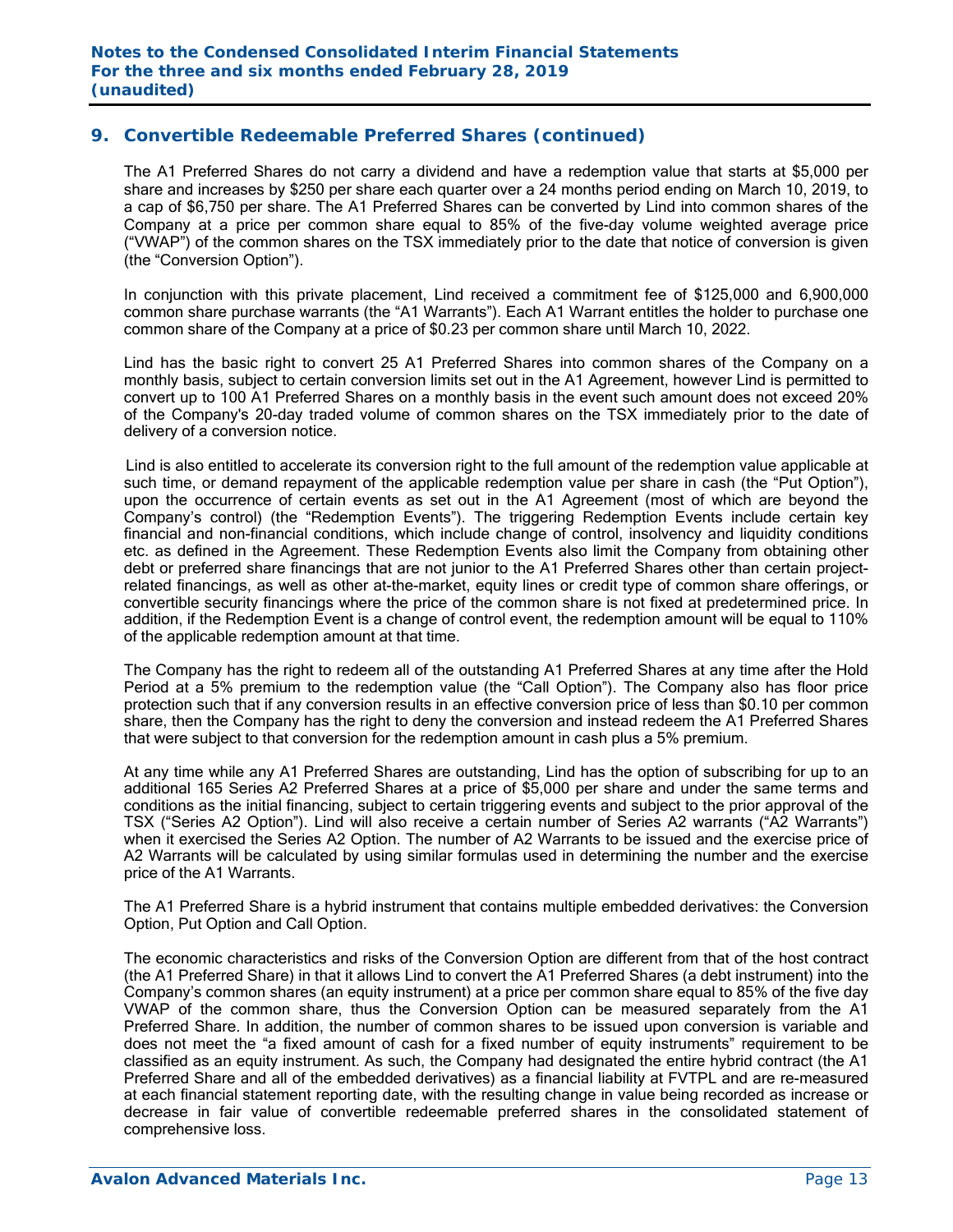As the Company has the Call Option to redeem all of the outstanding A1 Preferred Shares at a 5% premium to the redemption value, the total fair value of the A1 Preferred Shares at issuance is therefore \$2,625,000.

The exercise price of the A1 Warrant is subject to adjustment from time to time in the event of certain common share rights offering, such that the exercise of the A1 Warrants do not result in a fixed number of common shares being issued for a fixed amount of cash. As a result, The A1 Warrant had been classified as a financial liability at FVTPL and re-measured at each financial statement reporting date using the Black-Scholes pricing model, with the resulting change in value being recorded as increase or decrease in fair value of derivative liabilities in the consolidated statement of comprehensive loss.

 The fair value of the A1 Warrants was estimated at \$236,488 (or \$0.0343 for each warrant) at issuance, and this amount was allocated to the warrant component of this private placement. The fair value of the A1 Warrant was estimated using the Black-Scholes pricing model, with the following assumptions: expected dividend yield of Nil; risk free interest rate of 1.10%; expected life of 4.0 years; and expected volatility of 35%.

 In December 2017, the Company entered into a preferred share purchase agreement (the "B1 Agreement") with Lind and issued 300 Series B1 Preferred Shares (the "B1 Preferred Shares") at a price of \$5,000 per share for gross proceeds of \$1,500,000 in January 2018. Pursuant to Canadian securities laws, the securities issuable under this private placement were subject to a hold period, which expires on May 16, 2018 (the "B1 Hold Period").

In conjunction with this private placement, Lind received a commitment fee of \$75,000 and 6,250,000 common share purchase warrants (the "B1 Warrants"). Each B1 Warrant entitles the holder to purchase one common share of the Company at a price of \$0.15 per common share until January 15, 2023. Other than the exercise price and expiry date, the B1 Warrants bear the similar terms and conditions as the A1 Warrants.

The B1 Agreement is subject to essentially the same terms and conditions as the A1 Agreement and the B1 Preferred Shares bear the same essential features of the A1 Preferred Shares including the rate and amount of the increase in the redemption value, the conversion option, put option and call option etc.

 After the B1 Hold Period, Lind has the basic right to convert 15 B1 Preferred Shares into common shares of the Company on a monthly basis, subject to certain conversion limits set out in the B1 Agreement, however Lind is permitted to convert up to 60 B1 Preferred Shares on a monthly basis in the event such amount does not exceed 20% of the Company's 20-day traded volume of common shares on the TSX immediately prior to the date of delivery of a conversion notice.

At any time while any B1 Preferred Shares are outstanding, Lind has the option of subscribing for up to an additional 100 Series B2 Preferred Shares at a price of \$5,000 per share and under the same terms and conditions as the initial B1 financing, subject to certain triggering events and subject to the prior approval of the TSX ("Series B2 Option"). Lind will also receive a certain number of Series B2 warrants ("B2 Warrants") when it exercises the Series B2 Option. The number of B2 Warrants to be issued and the exercise price of the B2 Warrants will be calculated by using similar formulas used in determining the number and the exercise price of the B1 Warrants.

As the B1 Preferred Shares bear the same essential features as the A1 Preferred Shares, the Company had designated the entire hybrid contract (the B1 Preferred Share and all of the embedded derivatives) as a financial liability at FVTPL in accordance with IAS 39 and re-measured at each financial statement reporting date.

As the Company has the Call Option to redeem all of the outstanding B1 Preferred Shares at any time after the B1 Hold Period at a 5% premium to the redemption value, the total fair value of the B1 Preferred Shares at issuance is therefore \$1,575,000.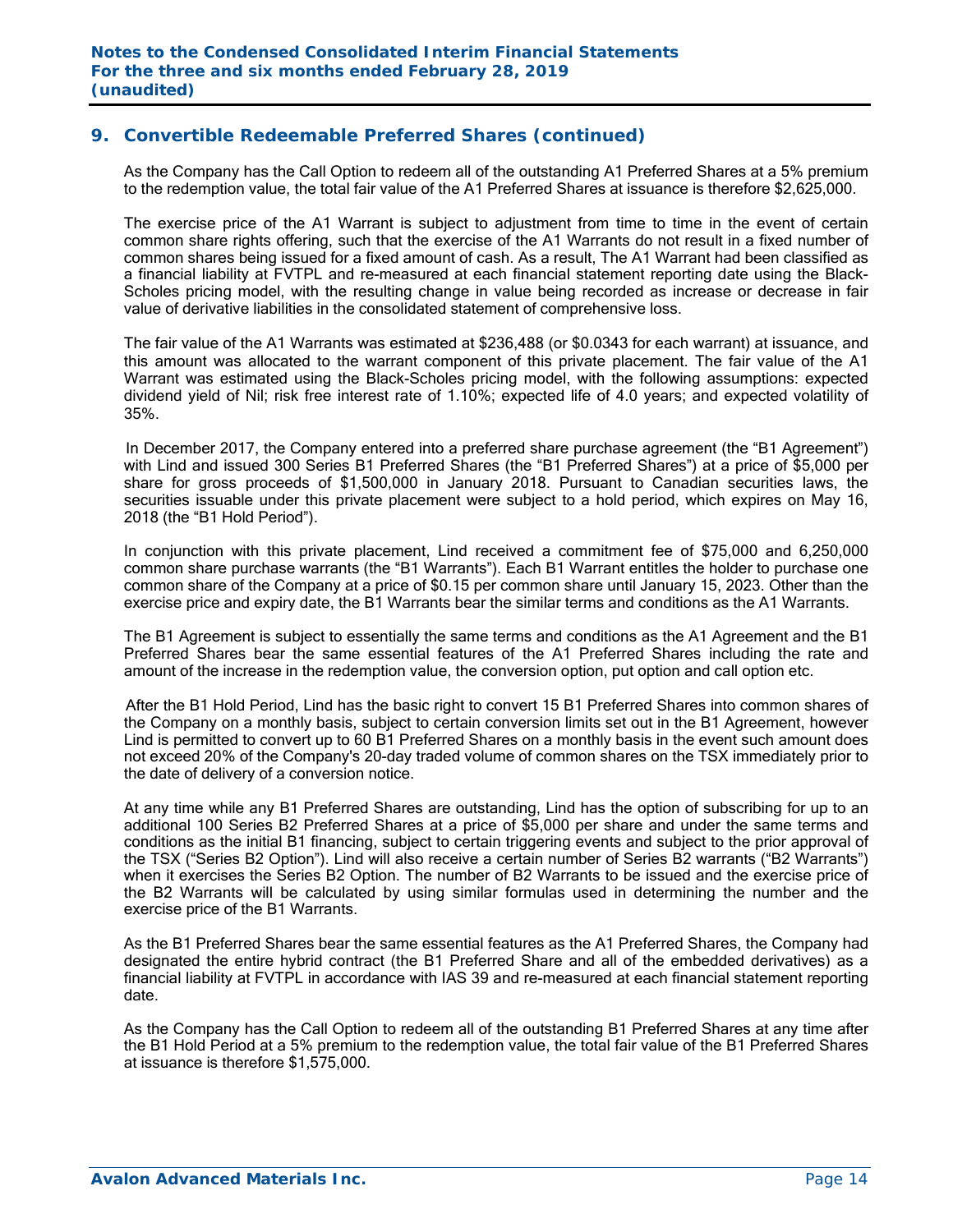The fair value of the B1 Warrants was estimated at \$283,525 (or \$0.0454 for each warrant) at issuance, and this amount was allocated to the warrant component of this private placement. The fair value of the B1 Warrant was estimated using the Black-Scholes pricing model, with the following assumptions: expected dividend yield of Nil; risk free interest rate of 1.94%; expected life of 4.0 years; and expected volatility of 35%.

 In June 2018, the Company entered into a preferred share purchase agreement (the "C1 Agreement") and issued 150 Series C1 Preferred Shares (the "C1 Preferred Shares") at a price of \$5,000 per share for gross proceeds of \$750,000. Pursuant to Canadian securities laws, the securities issuable under this private placement were subject to a hold period, which expires on October 30, 2018 (the "C1 Hold Period").

In conjunction with this private placement, Lind received a commitment fee of \$37,500 and 3,750,000 common share purchase warrants (the "C1 Warrants"). Each C1 Warrant entitles the holder to purchase one common share of the Company at a price of \$0.125 per common share until June 29, 2023. Other than the exercise price and expiry date, the C1 Warrants bear the similar terms and conditions as the A1 Warrants.

The C1 Agreement is subject to essentially the same terms and conditions as the A1 Agreement and the C1 Preferred Shares bear the same essential features of the A1 Preferred Shares including the rate and amount of the increase in the redemption value, the conversion option, put option and call option etc.

 After the C1 Hold Period, Lind has the basic right to convert 10 C1 Preferred Shares into common shares of the Company on a monthly basis, subject to certain conversion limits set out in the C1 Agreement, however Lind is permitted to convert up to 30 C1 Preferred Shares on a monthly basis in the event such amount does not exceed 20% of the Company's 20-day traded volume of common shares on the TSX immediately prior to the date of delivery of a conversion notice.

At any time while any C1 Preferred Shares are outstanding, Lind has the option of subscribing for up to an additional 50 Series C2 Preferred Shares at a price of \$5,000 per share and under the same terms and conditions as the initial C1 financing, subject to certain triggering events and subject to the prior approval of the TSX ("Series C2 Option"). Lind will also receive a certain number of Series C2 warrants ("C2 Warrants") when it exercises the Series C2 Option. The number of C2 Warrants to be issued and the exercise price of the C2 Warrants will be calculated by using similar formulas used in determining the number and the exercise price of the C1 Warrants.

As the C1 Preferred Shares bear the same essential features as the A1 Preferred Shares, the Company had designated the entire hybrid contract (the C1 Preferred Share and all of the embedded derivatives) as a financial liability at FVTPL in accordance with IAS 39 and re-measured at each financial statement reporting date.

As the Company has the Call Option to redeem all of the outstanding C1 Preferred Shares at any time after the C1 Hold Period at a 5% premium to the redemption value, the total fair value of the C1 Preferred Shares at issuance is therefore \$787,500.

Similar to the A1 Warrants, the exercise price of the C1 Warrants is subject to adjustment from time to time in the event of certain common share rights offering, as such, the C1 Warrants had been classified as a financial liability at FVTPL and re-measured at each financial statement reporting date using the Black-Scholes pricing model.

 The fair value of the C1 Warrants was estimated at \$73,679 (or \$0.0196 for each warrant) at issuance, and this amount was allocated to the warrant component of this private placement. The fair value of the C1 Warrant was estimated using the Black-Scholes pricing model, with the following assumptions: expected dividend yield of Nil; risk free interest rate of 2.00%; expected life of 4.0 years; and expected volatility of 35%.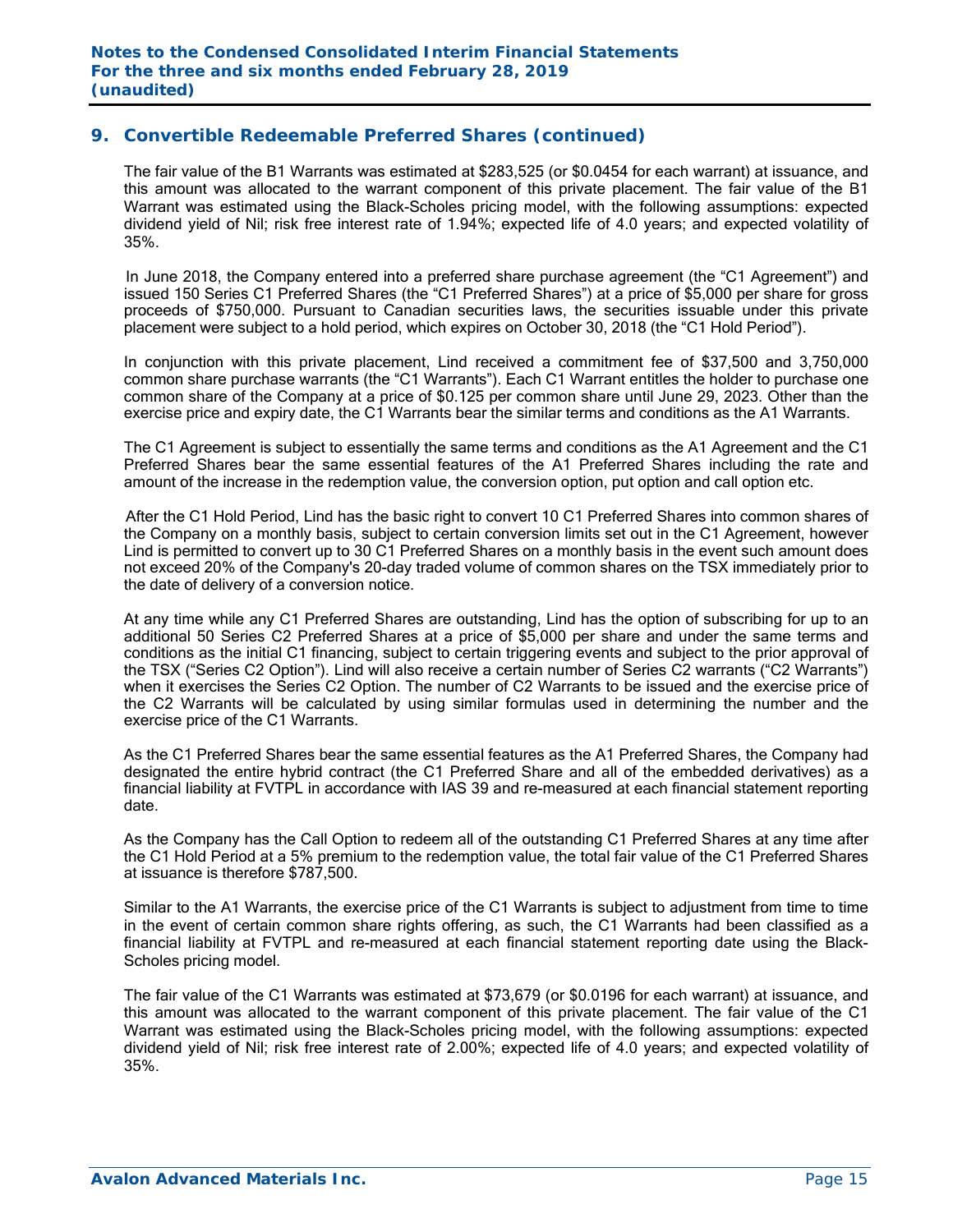A summary of the changes in the convertible redeemable preferred shares amount is set out below:

| <b>A1 Preferred Shares</b><br>480<br>\$<br>Balance - September 1, 2017<br>Increase in fair value<br>Converted to common shares<br>(300)<br>180<br>Balance - August 31, 2018<br>Increase in fair value<br>(105)<br>Converted to common shares<br>\$<br>75<br>Balance - February 28, 2019<br><b>B1 Preferred Shares</b> | <b>Amount</b>         |
|-----------------------------------------------------------------------------------------------------------------------------------------------------------------------------------------------------------------------------------------------------------------------------------------------------------------------|-----------------------|
|                                                                                                                                                                                                                                                                                                                       | 2,646,000<br>385,875  |
|                                                                                                                                                                                                                                                                                                                       | (1,850,625)           |
|                                                                                                                                                                                                                                                                                                                       | 1,181,250<br>80,063   |
|                                                                                                                                                                                                                                                                                                                       | (729, 750)            |
|                                                                                                                                                                                                                                                                                                                       | 531,563               |
|                                                                                                                                                                                                                                                                                                                       |                       |
| \$<br>Balance - September 1, 2017<br>Preferred shares issued<br>300                                                                                                                                                                                                                                                   | 1,575,000             |
| Increase in fair value<br>(60)<br>Converted to common shares                                                                                                                                                                                                                                                          | 149,625<br>(338, 625) |
| 240<br>Balance - August 31, 2018                                                                                                                                                                                                                                                                                      | 1,386,000             |
| Increase in fair value<br>(65)<br>Converted to common shares                                                                                                                                                                                                                                                          | 107,625<br>(391,125)  |
| 175<br>\$<br>Balance - February 28, 2019                                                                                                                                                                                                                                                                              | 1,102,500             |
| <b>C1 Preferred Shares</b>                                                                                                                                                                                                                                                                                            |                       |
| \$<br>Balance - September 1, 2017<br>150<br>Preferred shares issued                                                                                                                                                                                                                                                   | 787,500               |
| 150<br>Balance - August 31, 2018                                                                                                                                                                                                                                                                                      | 787,500               |
| Increase in fair value<br>(40)<br>Converted to common shares                                                                                                                                                                                                                                                          | 73,500<br>(225,750)   |
| 110<br>\$<br>Balance - February 28, 2019                                                                                                                                                                                                                                                                              | 635,250               |
| 360<br>\$                                                                                                                                                                                                                                                                                                             | 2,269,313             |

As at February 28, 2019, Lind has the right to convert all of the outstanding A1, B1 and C1 Preferred shares. The number of common shares to be issued would be 50,852,941 if all of the outstanding A1, B1 and C1 Preferred Shares had been converted into common shares based on the closing price of the Company's common shares on the TSX of \$0.05 on February 28, 2019.

### **10. Derivative Liabilities**

The derivative liabilities consist of the warrants denominated in foreign currency, and certain warrants with exercise prices that are subject to adjustment from time to time in the event of certain common share rights offering.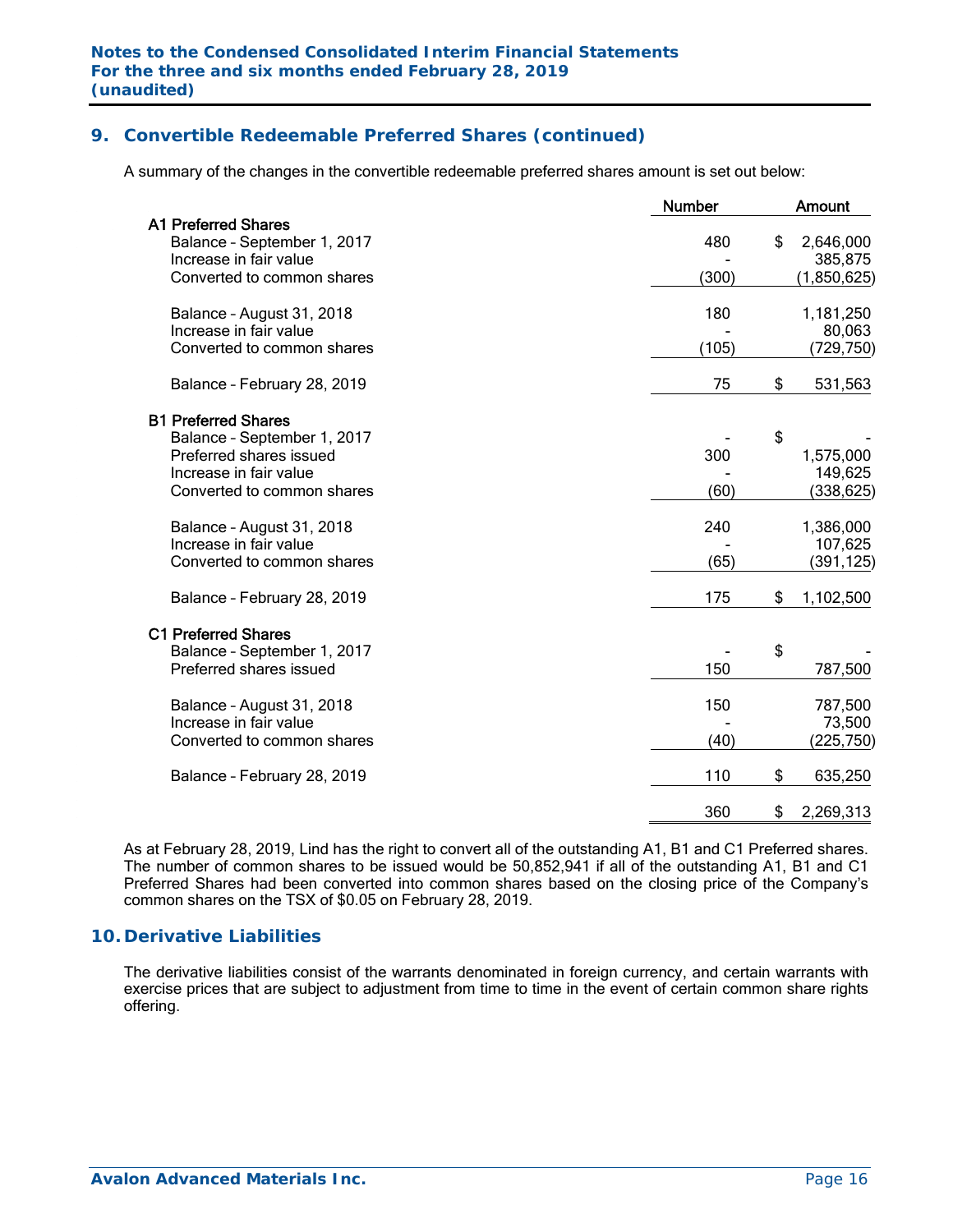# **10. Derivative Liabilities (continued)**

The following table summarizes information concerning the derivative liabilities as at the beginning and end of the respective reporting periods:

|                                                                                                                         | <b>Number</b><br>of Warrants | Amount                                |
|-------------------------------------------------------------------------------------------------------------------------|------------------------------|---------------------------------------|
| Warrants denominated in foreign currency<br>Balance - September 1, 2017<br>Decrease in fair value                       | 6,466,513                    | \$<br>181,671<br>(181,617)            |
| Balance - August 31, 2018<br>Decrease in fair value                                                                     | 6,466,513                    | 54<br>(53)                            |
| Balance - February 28, 2019                                                                                             | 6,466,513                    | \$                                    |
| Other warrants subject to potential price adjustment<br>Balance - September 1, 2017<br>Issued<br>Decrease in fair value | 6,900,000<br>10,000,000      | \$<br>133,162<br>357,204<br>(380,599) |
| Balance - August 31, 2018<br>Issued<br>Decrease in fair value                                                           | 16,900,000<br>4,575,000      | 109,767<br>44,199<br>(100, 240)       |
| Balance - February 28, 2019                                                                                             | 21,475,000                   | 53,726                                |
| <b>Total derivative liabilities</b>                                                                                     |                              | 53,727                                |
|                                                                                                                         |                              |                                       |

### **11. Share Capital**

### *a) Authorized*

The Company is presently authorized to issue an unlimited number of common shares without par value. The Company is also authorized to issue up to 25,000,000 preferred shares without par value, of which 950 have been issued and 360 are outstanding as at February 28, 2019.

### *b) Common Shares*

i) In November 2018, the Company completed a private placement and issued 5,375,000 units at a price of \$0.07 per unit (the "Unit") for gross proceeds of \$376,250, of which 1,000,000 Units were subscribed by Mr. Donald Bubar, Director, President and CEO of the Company. Each unit was comprised of one common share and one half of one common share purchase warrant. Each whole warrant entitles the holder to acquire one common share at a price of \$0.12 for a period of two years from the closing date of the private placement (the "Closing Date"), or if the closing price of the common shares on the TSX is \$0.16 or higher for a period of twenty consecutive trading days after the Closing Date, the Company may, by notice to the holder (supplemented by a news release of general dissemination) reduce the expiry date of the warrants to not less than 30 days from the date of such notice.

Of the Unit price of \$0.07, \$0.069 was allocated to the common share component of the Unit and the balance of \$0.001 was allocated to the warrant component of the Unit. These values were allocated on a pro rata basis based on the closing trading price of the Company's common shares on the TSX on the closing date of the private placement, which was \$0.065, and the estimated fair value of a whole warrant of \$0.003. The fair value of the warrant was estimated using the Black-Scholes pricing model.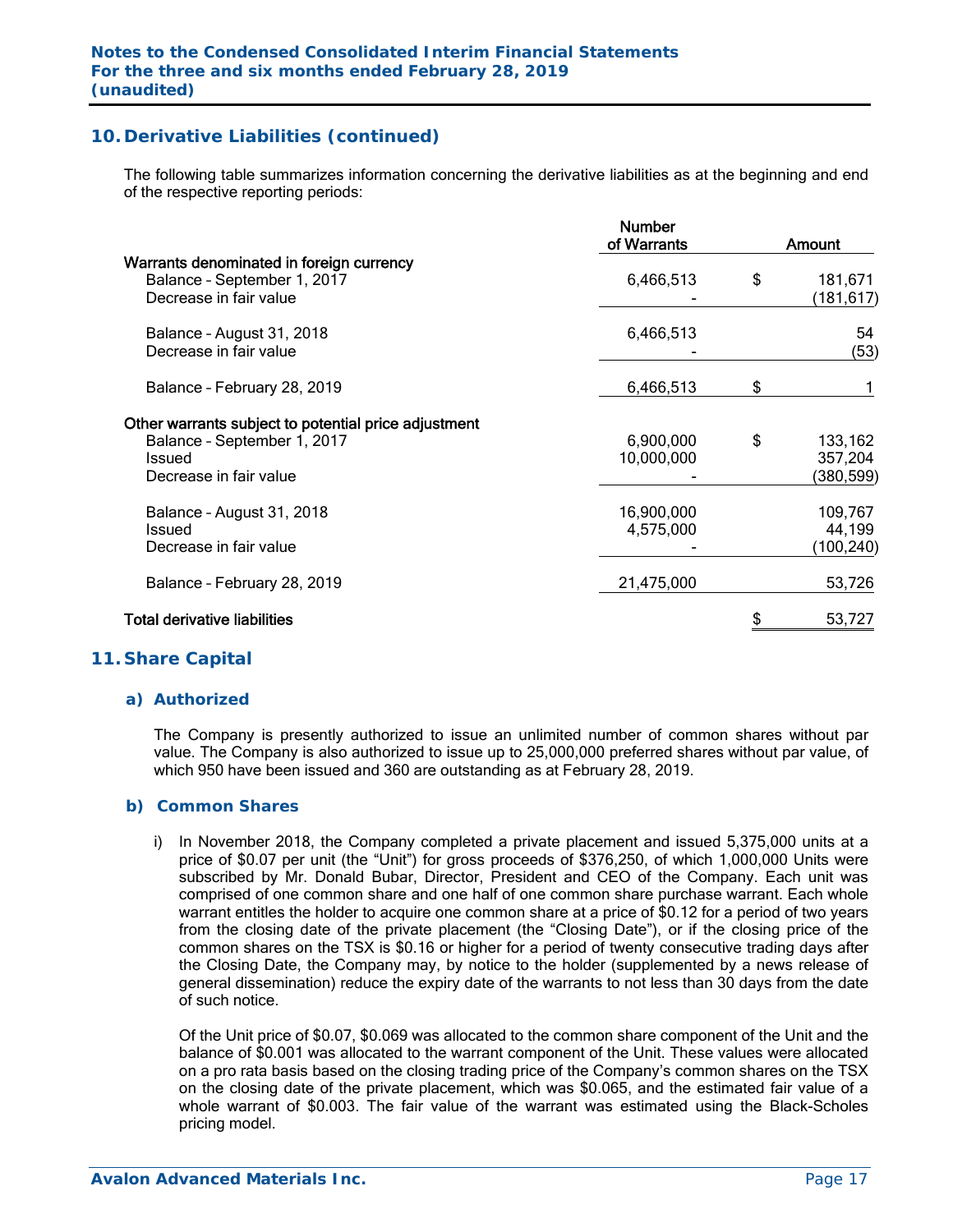ii) In December 2018, the Company completed a private placement and issued 10,000,000 flowthrough common shares at \$0.07 per share for gross proceeds of \$700,000.

 The excess of the cash consideration received over the market price of the Company's shares at the date of the announcement of the flow-through share financing totaling \$150,000 was recorded as a deferred flow-through share premium liability on the consolidated statement of financial position on December 21, 2018.

#### *c) Warrants*

The following table reconciles the warrants outstanding to purchase common shares of the Company at the beginning and end of the respective reporting periods:

|                                                                               | <b>Number</b><br>of Warrants                  | Weighted<br>Average<br><b>Exercise Price</b> |  |
|-------------------------------------------------------------------------------|-----------------------------------------------|----------------------------------------------|--|
| Balance - September 1, 2017<br>Issued pursuant to equity offerings<br>Expired | $9,990,000^{(1)}$<br>6,550,000<br>(9,960,000) | \$<br>0.169<br>0.135<br>0.168                |  |
| Balance - August 31, 2018<br>Issued pursuant to equity offerings              | $6,580,000^{(1)}$<br>2,687,500                | \$<br>0.136<br>0.120                         |  |
| Balance - February 28, 2019                                                   | $9,267,500^{(1)}$                             | 0.131                                        |  |

 $<sup>(1)</sup>$  Does not include the additional warrants as disclosed below.</sup>

The outstanding warrants have a weighted average remaining contract life of 1.3 years.

The warrants reserve, included as a component of the consolidated statement of changes in equity, relates to equity settled instruments issued by the Company to various stakeholders.

As disclosed in Notes 8 and 9, the Company also has the following warrants outstanding as at February 28, 2019:

- i) 6,466,513 US\$ Warrants with an adjusted exercise price of US\$0.5223 per share and are exercisable until June 13, 2021;
- ii) 6,900,000 A1 Warrants with an exercise price of \$0.23 per share and are exercisable until March 10, 2022;
- iii) 6,250,000 B1 Warrants with an exercise price of \$0.15 per share and are exercisable until January 15, 2023;
- iv) 3,750,000 C1 Warrants with an exercise price of \$0.125 per share and are exercisable until June 29, 2023; and
- v) 4,575,000 warrants with an exercise price of \$0.07 per share and are exercisable until November 30, 2021.

The Company is also required to issue 20,000 warrants to the Northwest Territory Métis Nation in two equal installments of 10,000 warrants upon the Nechalacho REE Project meeting certain milestones.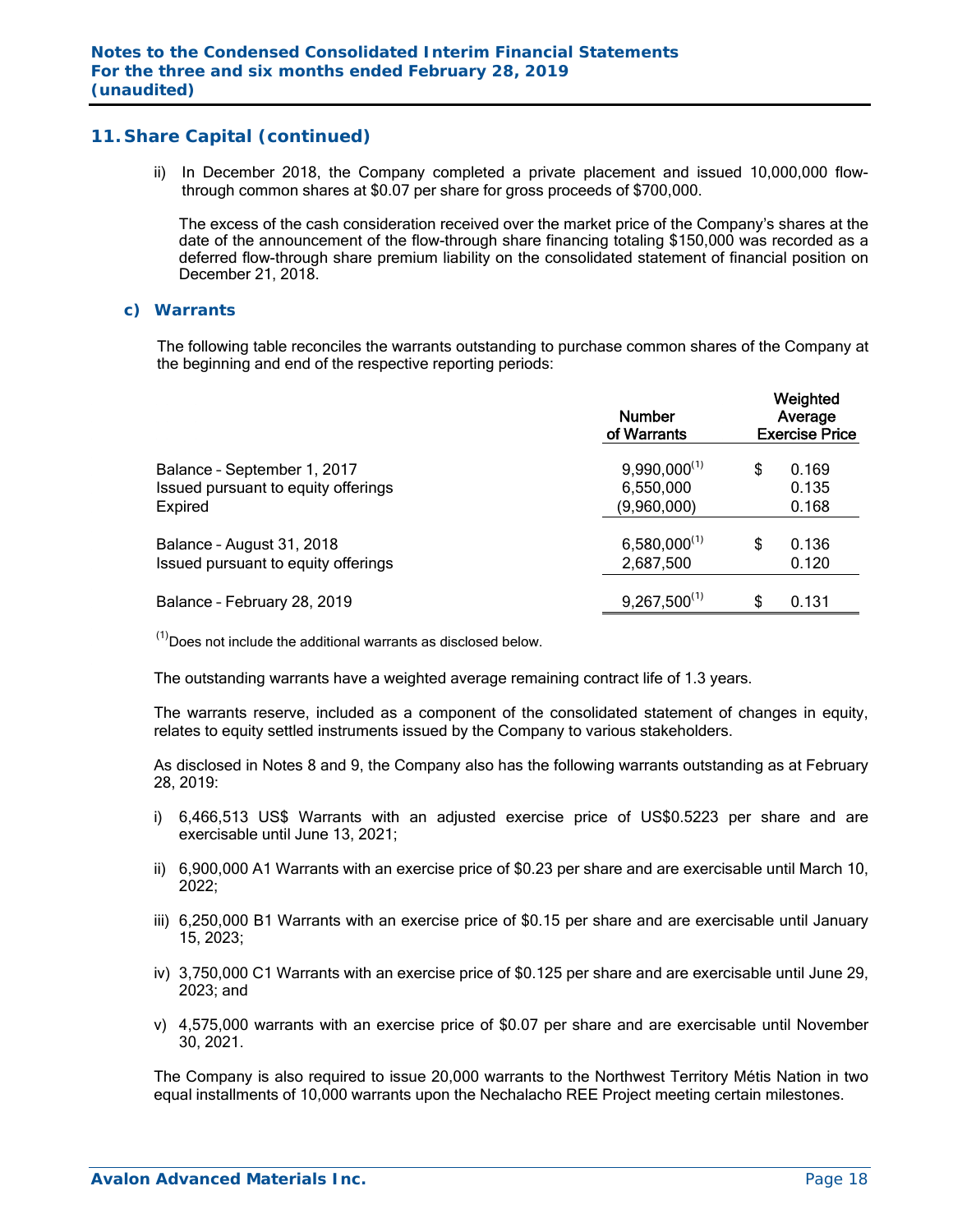### *d) Share Based Payments*

The shareholders have approved a Stock Option Plan (the "Plan") that provides for the issue of up to 10% of the number of issued and outstanding common shares of the Company to eligible employees, directors and service providers of the Company.

The Plan authorizes the granting of options to purchase common shares of the Company at a price equal to or greater than the closing price of the shares on either the trading day prior to the grant or the day of the grant. The options generally vest over a period of one to four years, and generally have a term of two to five years (but can have a maximum term of up to 10 years).

The following table reconciles the stock options outstanding at the beginning and end of the respective reporting periods:

|                             | <b>Number</b><br>of Options | Weighted<br>Average<br><b>Exercise Price</b> |      |  |  |  |
|-----------------------------|-----------------------------|----------------------------------------------|------|--|--|--|
| Balance - September 1, 2017 | 10,335,000                  | \$                                           | 0.37 |  |  |  |
| Granted                     | 2,345,000                   |                                              | 0.12 |  |  |  |
| Exercised                   | (50,000)                    |                                              | 0.11 |  |  |  |
| Expired                     | (1,215,000)                 |                                              | 0.91 |  |  |  |
| Forfeited                   | (70,000)                    |                                              | 0.44 |  |  |  |
| Balance - August 31, 2018   | 11,345,000                  | \$                                           | 0.26 |  |  |  |
| Granted                     | 1,165,000                   |                                              | 0.10 |  |  |  |
| Expired                     | (2, 175, 000)               |                                              | 0.26 |  |  |  |
| Forfeited                   | (168, 750)                  |                                              | 0.16 |  |  |  |
| Balance - February 28, 2019 | 10,166,250                  | \$                                           | 0.25 |  |  |  |

As at February 28, 2019, there were 7,202,500 options vested (August 31, 2018 – 7,816,250) with an average exercise price of \$0.29 (August 31, 2018 - \$0.31).

The share based payments reserve, included as a component of the consolidated statement of changes in equity, relates to equity settled compensation options issued by the Company to its directors, officers, employees and consultants.

The estimated fair value of options earned during the Period was \$57,000 (2018 - \$92,773), of which \$2,409 (2018 - \$182) was capitalized to property, plant and equipment, \$9,313 (2018 - \$13,618) was capitalized as exploration and evaluation assets, \$Nil (2018 - \$525) was charged to operations as general exploration expenses with the balance of \$45,278 (2018 - \$78,448) charged to operations as share based compensation expense.

The fair value of each option granted is estimated at the time of grant using the Black-Scholes optionpricing model. The Black-Scholes option-pricing model requires the input of subjective assumptions, including expected life of the option award, share price volatility and other assumptions. The expected life of options granted is derived from historical data on employee exercises and post-vesting employment termination behavior. Expected volatility is based on the historic volatility of the Company's shares. These assumptions involve inherent uncertainties and the application of management judgment. In addition, the Company is required to estimate the expected forfeiture rate and only recognize expense for those options expected to vest.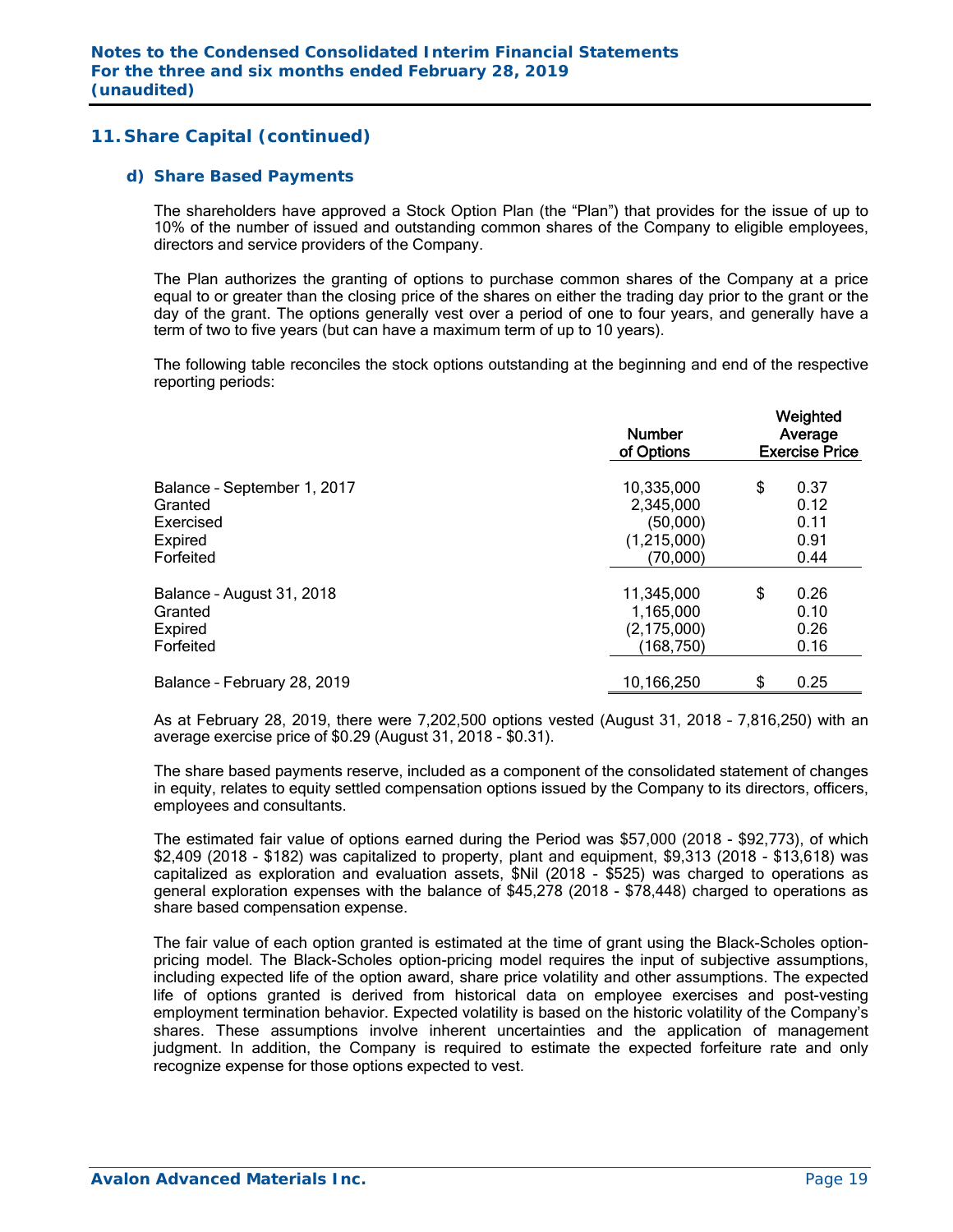The weighted average assumptions for grants during the Period and the year ended August 31, 2018 are as follows:

|                                                     | February 28,<br>2019 | August 31,<br>2018 |
|-----------------------------------------------------|----------------------|--------------------|
| Exercise price                                      | \$0.10               | \$0.12             |
| Closing market price on day preceding date of grant | \$0.06               | \$0.12             |
| Risk-free interest rate                             | 2.15%                | 1.88%              |
| Expected life (years)                               | 2.4                  | 3.1                |
| <b>Expected volatility</b>                          | 56%                  | 59%                |
| Expected dividend yield                             | Nil                  | Nil                |
| Grant date fair value                               | \$0.01               | \$0.05             |
| Forfeiture rate                                     | 14%                  | 15%                |

The following table summarizes information concerning outstanding and exercisable options as at February 28, 2019:

|                                                       | <b>Number of Options</b>          |                                   | <b>Weighted Average</b><br>Remaining |
|-------------------------------------------------------|-----------------------------------|-----------------------------------|--------------------------------------|
| <b>Option Price Range</b>                             | Outstanding                       | <b>Exercisable</b>                | <b>Contractual Life</b>              |
| $$0.60 - $0.84$<br>$$0.40 - $0.59$                    | 950,000<br>800,000                | 950,000<br>800,000                | 0.1 years<br>0.4 years               |
| $$0.30 - $0.39$<br>$$0.20 - $0.29$<br>$$0.10 - $0.19$ | 585,000<br>1,770,000<br>6,061,250 | 438,750<br>1,532,500<br>3,481,250 | 1.2 years<br>1.3 years<br>2.3 years  |
|                                                       | 10,166,250                        | 7,202,500                         |                                      |

### *e) Brokers' Compensation Warrants*

The following table summarizes information concerning outstanding brokers' compensation warrants as at the beginning and end of the respective reporting periods:

|                                     | Number of<br>Compensation<br>Warrants | Weighted<br>Average<br><b>Exercise Price</b> |
|-------------------------------------|---------------------------------------|----------------------------------------------|
| Balance - September 1, 2017         | 1,292,727                             | 0.16                                         |
| Issued pursuant to equity offerings | 420,000                               | 0.15                                         |
| Exercised                           | (300,000)                             | 0.11                                         |
| <b>Expired</b>                      | (180,000)                             | 0.18                                         |
| Balance - August 31, 2018           | 1,232,727                             | 0.17                                         |
| <b>Expired</b>                      | (422,727)                             | 0.21                                         |
| Balance - February 28, 2019         | 810,000                               | 0.15<br>\$.                                  |

The brokers' compensation warrants reserve, included as a component of the consolidated statement of changes in equity, relates to equity settled compensation instruments issued by the Company to external service providers.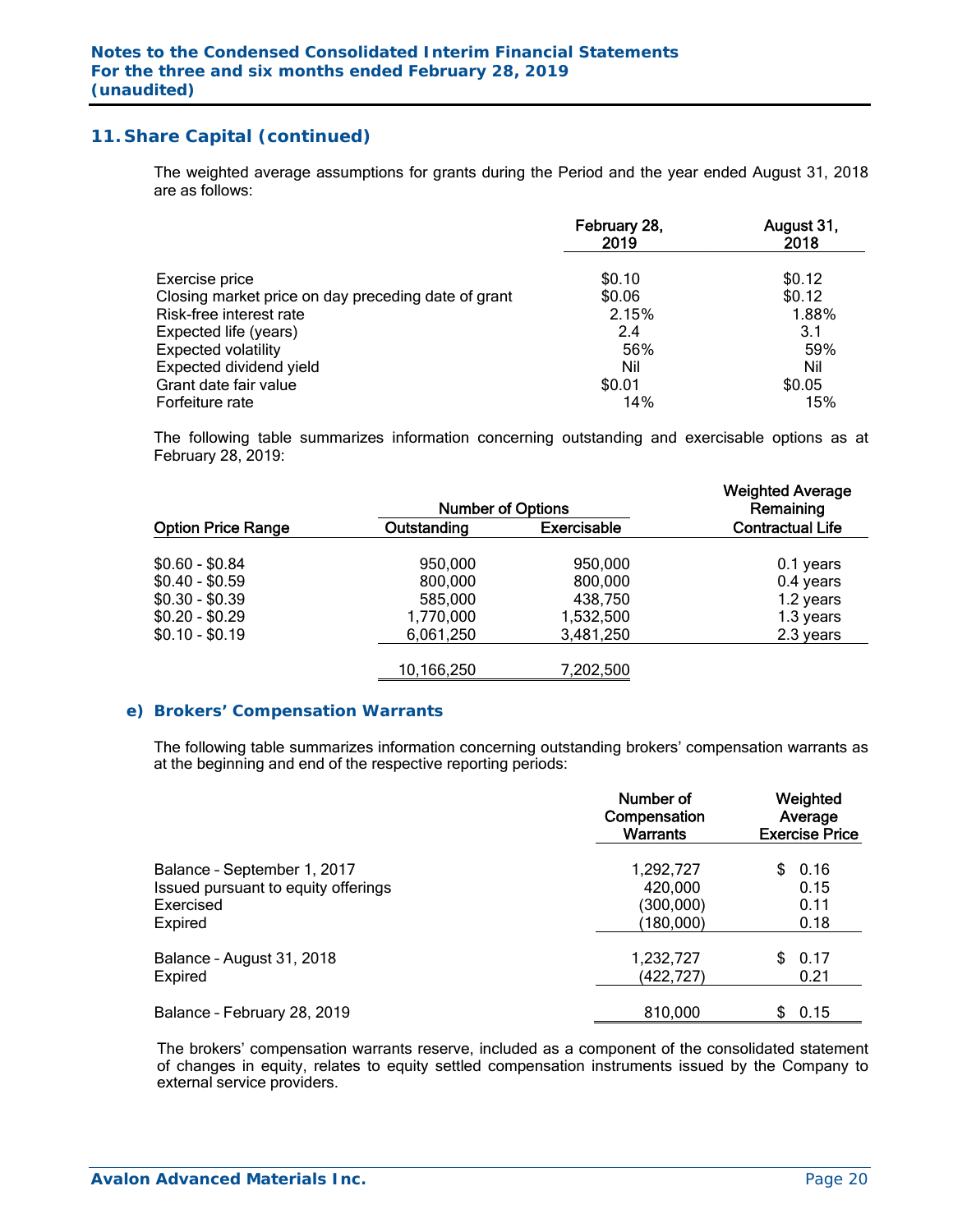- (i) 204,000 compensation warrants with an exercise price of \$0.15 per common share, which are exercisable until June 12, 2019;
- (ii) 186,000 compensation warrants with an exercise price of \$0.145 per common share, which are exercisable until August 16, 2019;
- (iii) 288,000 compensation warrants with an exercise price of \$0.15 per common share, which are exercisable until November 3, 2019; and
- (iv) 132,000 compensation warrants with an exercise price of \$0.15 per common share, which are exercisable until December 22, 2019.

### **12. Corporate and Administrative Expenses**

 Corporate and administrative expenses for the three and six months ended February 28, 2019 and 2018 consist of the following:

|                                      | <b>Three Months Ended</b> |                      |    |                      |                      | <b>Six Months Ended</b> |     |                      |  |  |  |  |
|--------------------------------------|---------------------------|----------------------|----|----------------------|----------------------|-------------------------|-----|----------------------|--|--|--|--|
|                                      |                           | February 28,<br>2019 |    | February 28,<br>2018 | February 28,<br>2019 |                         |     | February 28,<br>2018 |  |  |  |  |
| Salaries and benefits <sup>(1)</sup> | \$                        | 353,369              | \$ | 299,733              | \$                   | 701,254                 | \$. | 680,684              |  |  |  |  |
| Directors' fees                      |                           | 17,950               |    | 18,401               |                      | 39,500                  |     | 41,350               |  |  |  |  |
| Consulting and professional fees     |                           | 31,517               |    | 68,693               |                      | 164,973                 |     | 172,108              |  |  |  |  |
| Office, insurance and other expenses |                           | 41,999               |    | 64,386               |                      | 85,382                  |     | 129,317              |  |  |  |  |
| Occupancy                            |                           | 80,026               |    | 79,399               |                      | 159,625                 |     | 158,398              |  |  |  |  |
| Shareholders' communications and     |                           |                      |    |                      |                      |                         |     |                      |  |  |  |  |
| filing fees                          |                           | 65,334               |    | 81,841               |                      | 108,408                 |     | 120,655              |  |  |  |  |
| Travel and related costs             |                           | 9,893                |    | 12,812               |                      | 21,733                  |     | 40,985               |  |  |  |  |
|                                      | S                         | 600,088              | S  | 625,265              | S                    | 1,280,875               | S   | 1,343,497            |  |  |  |  |

These figures do not include share based compensation. Employees' salaries, benefits including share based compensation expensed for the quarter ended February 28, 2019 and for the Period totaled \$372,177 (2018 - \$321,479) and \$734,101 (2018 – \$724,414), respectively.

### **13. Related Party Disclosures**

 Balances and transactions between the Company and its subsidiaries have been eliminated on consolidation and are not disclosed in this note. Details of the transactions between the Company and other related parties are disclosed below:

### *a) Trading transactions*

 There has been no material trading transactions with related parties during each of the six month periods ended February 28, 2019 and 2018, other than the participation by certain related parties in certain equity offerings as listed below:

- (i) In November 2018, Mr. Donald Bubar, Director, President and CEO subscribed for 1,000,000 Units at \$0.07 per Unit as described in note 11(b); and
- (ii) the participation by certain related parties in the November 2017 private placement, whereby Donald Bubar, Mark Wiseman, Vice President Sustainability, Patricia Mohr, Director subscribed for 200,000, 55,000 and 50,000 flow-through shares at \$0.145 per share, respectively.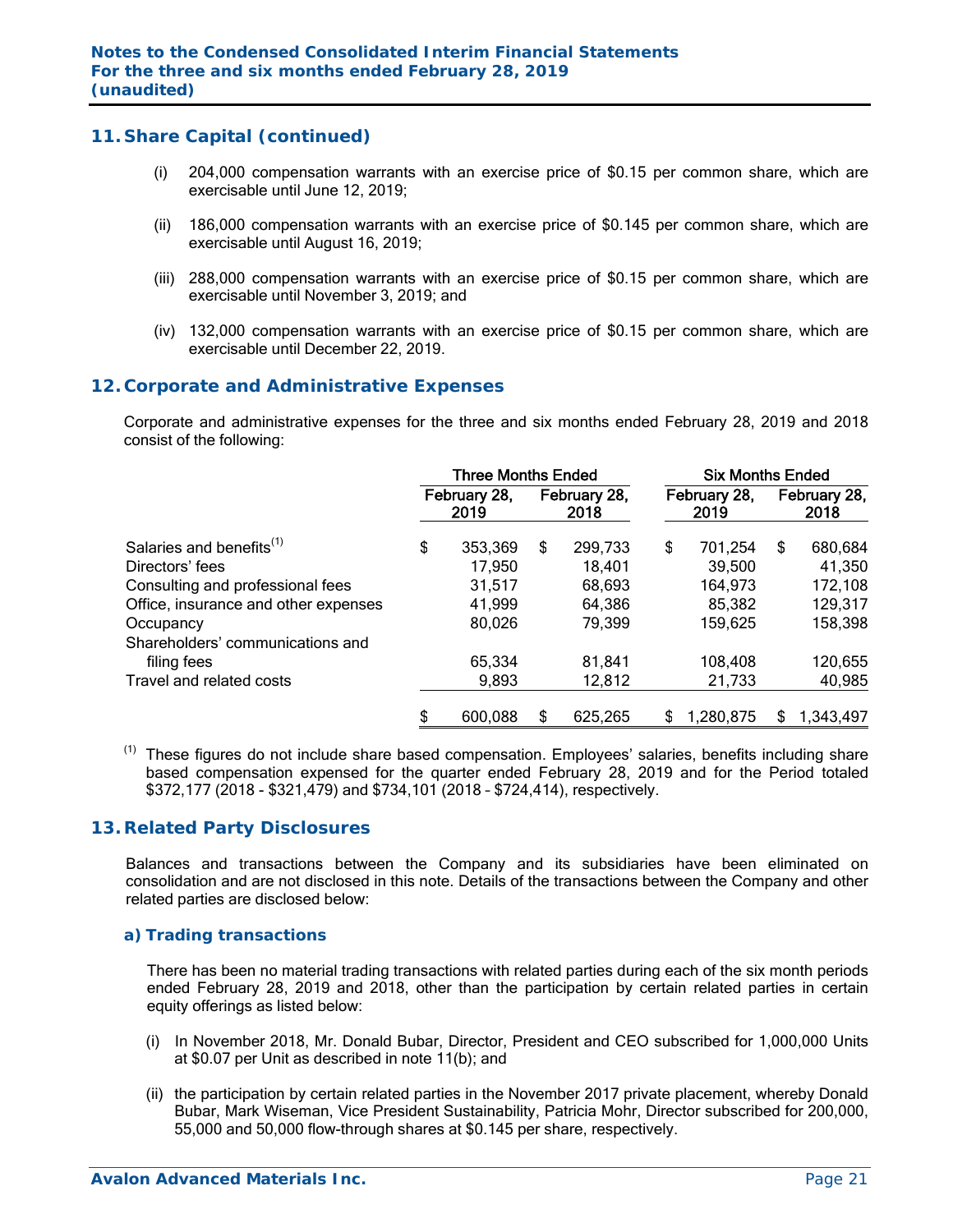# **13. Related Party Disclosures (continued)**

### *b) Compensation of key management personnel*

 The remuneration of directors and other members of the Company's senior management team during each of the three and six months ended February 28, 2019 and 2018 are as follows:

|                                                                                                     | Three Months Ended |                      |  |                      |                      | <b>Six Months Ended</b> |                      |                   |  |  |
|-----------------------------------------------------------------------------------------------------|--------------------|----------------------|--|----------------------|----------------------|-------------------------|----------------------|-------------------|--|--|
|                                                                                                     |                    | February 28,<br>2019 |  | February 28,<br>2018 | February 28,<br>2019 |                         | February 28,<br>2018 |                   |  |  |
| Salaries, benefits and directors' fees <sup>(1)</sup> \$<br>Share based compensation <sup>(2)</sup> |                    | 376,042<br>40,010    |  | 382,066<br>32,606    |                      | 810,130<br>61,342       |                      | 811,633<br>66,533 |  |  |
|                                                                                                     |                    | 416,052              |  | 414.672              |                      | 871.472                 |                      | 878,166           |  |  |

- $(1)$ Salaries and benefits of key management personnel capitalized to exploration and evaluation assets and PPE for the quarter ended February 28, 2019 and for the Period totaled \$92,383 (2018 - \$142,600) and \$205,885 (2018 - \$268,133), respectively.
- $(2)$  Fair value of stock options earned and recognized as share based compensation during the respective reporting period.

Unpaid directors' fees and salaries included in accrued liabilities and owing to the directors and members of the Company's senior management team totaled \$519,917 as at February 28, 2019 (August 31, 2018 \$137,500).

### **14. Financial Instruments**

IFRS 7 establishes a fair value hierarchy that reflects the significance of inputs used in making fair value measurements as follows:

- Level 1 quoted prices in active markets for identical assets or liabilities;
- Level 2 inputs other than quoted prices included in Level 1 that are observable for the asset or liability, either directly (i.e. as prices) or indirectly (i.e. from derived prices); and
- Level 3 inputs for the asset or liability that are not based upon observable market data.

Assets are classified in their entirety based on the lowest level of input that is significant to the fair value measurement. The fair values of the Company's warrants denominated in a currency that is not the functional currency of the Company and the warrants with exercise prices that are subject to adjustment from time to time are based on Level 2 inputs that are observable for the liability such as interest rate, dividend yield and historical volatility. The fair value of the Convertible Note Payable is based on Level 3 inputs including the applicable face value of the Note. The Company has the right to buy back the Note at any time for the outstanding face value, as such the fair value of the Note is the outstanding face value of the Note. The fair values of the Company's A1, B1 and C1 Preferred Shares are based on Level 3 inputs, including applicable redemption amounts and redemption premiums. The Company has the right to redeem the A1, B1 and C1 Preferred Shares at any time and therefore the fair value of the A1, B1 and C1 Preferred Shares is the amount the Company has to pay to redeem the A1, B1 and C1 Preferred Shares, which is the redemption amount as specified in the purchase agreements plus 5% redemption premium.

### *Fair Values*

Except as disclosed elsewhere in these condensed consolidated interim financial statements, the carrying amounts for the Company's financial instruments approximate their fair values because of the short-term nature of these items.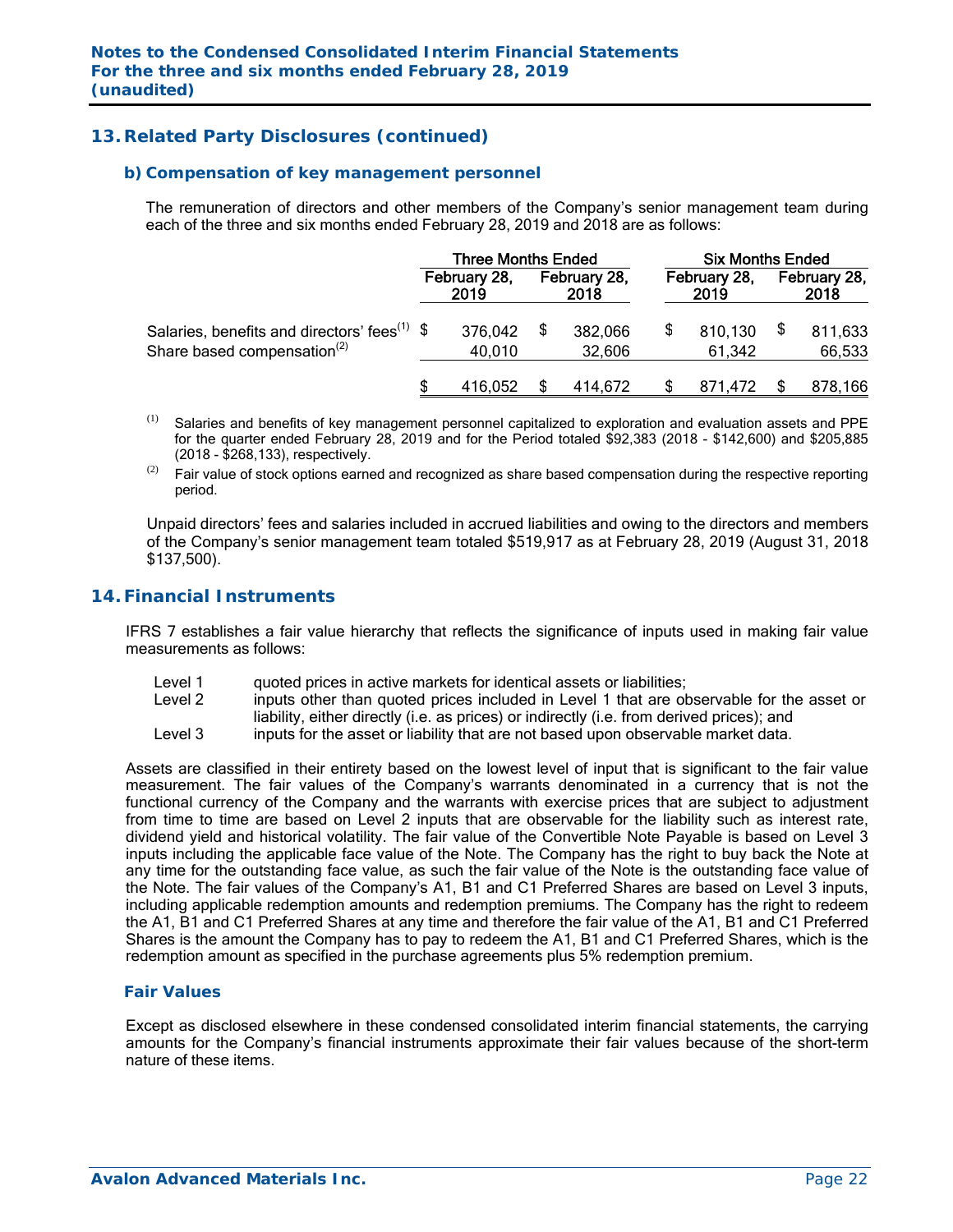## **14. Financial Instruments (continued)**

The Company's risk exposures and the impact on the Company's financial instruments are summarized below:

### *Credit risk*

The Company is not exposed to any significant credit risk as at February 28, 2019. The Company's cash and cash equivalents are either on deposit with two major Canadian chartered banking groups in Canada or invested in bankers' acceptance notes or guaranteed investment certificates issued by two major Canadian Chartered banking groups. The Company's receivables primarily consist of Goods and Services Tax/Harmonized Sales Tax receivable, government grants and refundable security deposits with various federal and provincial governments and are therefore not subject to significant credit risk.

### *Liquidity risk*

Liquidity risk is the risk that an entity will not be able to meet its financial obligations as they come due. The Company has in place a planning and budgeting process to assist in determining the funds that are required to support the Company's normal operating requirements on an on-going basis and its plans for exploration and development expenditures. The Company ensures that there are sufficient funds to meet its short-term requirements, taking into account its anticipated cash flows from operations and its holdings of cash and cash equivalents.

As at February 28, 2019, the Company has current assets of \$763,102 and current liabilities of \$1,418,413. As disclosed in Note 9, the holder of the A1, B1 and C1 Preferred Shares is entitled to demand repayment of the applicable redemption value per share in cash (which totaled \$2,161,250 as at February 28, 2019) upon the occurrence of certain Redemption Events. No redemption event has occurred since the issuances of the A1, B1 and C1 Preferred Shares. Excluding the deferred flow-through share premium of \$125,264, the Company's adjusted working capital deficit as at February 28, 2019 was \$530,047, (calculated by adding back the deferred flow-through share premium of \$125,264 to the working capital deficit of \$655,311). As the de-recognition of the deferred flow-through share premium will not require the future out flow of resources by the Company, it is management's belief that the adjusted working capital figure provides useful information in assessing the Company's liquidity risk.

Repayments due by period as of February 28, 2019:

|                                                                                                                  | <b>Within</b><br>1 Year |  | 1-3<br>Years            | $4 - 5$<br>Years |                                     | Over<br>5 Years |         | Total                                    |
|------------------------------------------------------------------------------------------------------------------|-------------------------|--|-------------------------|------------------|-------------------------------------|-----------------|---------|------------------------------------------|
| Accounts payable and accrued liabilities \$ 1,293,149<br>Operating lease obligations<br>Convertible note payable | 324,682                 |  | 699,583<br>600,000      | - \$             | 721,903<br>$\overline{\phantom{a}}$ | - \$            | 304,668 | $-$ \$ 1,293,149<br>2,050,836<br>600,000 |
|                                                                                                                  | 1,617,831               |  | 1,299,583 \$ 721,903 \$ |                  |                                     |                 |         | 304,668 \$ 3,943,985                     |

### *Market risk*

(i) Interest rate risk

 The Company has cash and cash equivalents balances and it has no interest-bearing debt. The Company's current policy is to invest its excess cash in highly liquid money market investments such as bankers' acceptance notes, treasury bills and GICs. These short term money market investments are subject to interest rate fluctuations.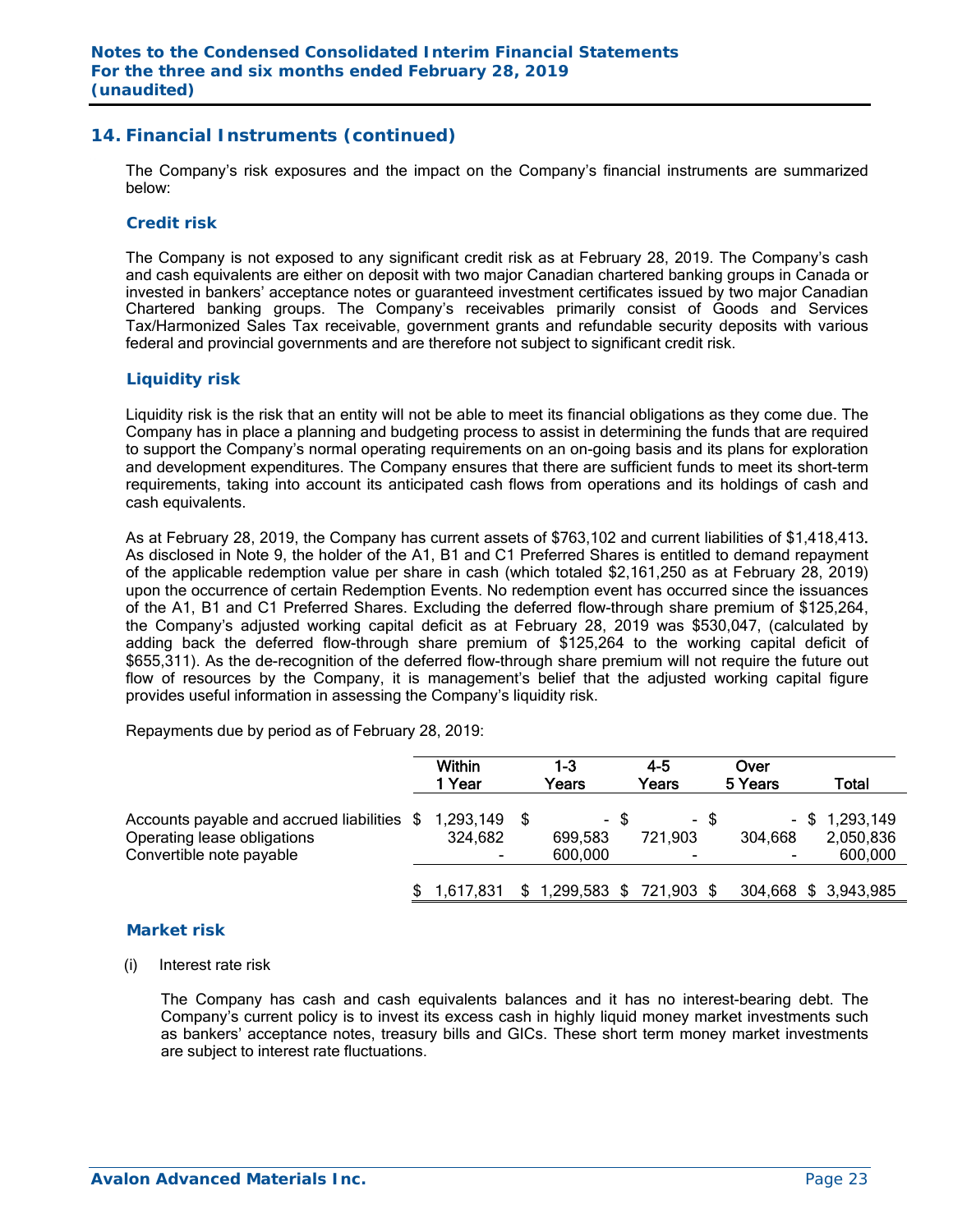## **14. Financial Instruments (continued)**

(ii) Foreign currency risk

 The Company's functional currency is the Canadian dollar. The majority of the Company's purchases are transacted in Canadian dollars. Other than the US\$ Warrants as disclosed in Note 10, the Company had no other significant financial assets or financial liabilities denominated in foreign currencies as at February 28, 2019.

(iii) Price risk

 The prices of metals and minerals fluctuate widely and are affected by many factors outside of the Company's control. The prices of metals and minerals and future expectation of such prices have a significant impact on the market sentiment for investment in mining and mineral exploration companies. This in turn may impact the Company's ability to raise equity financing for its long term working capital requirements.

### *Sensitivity analysis*

 Considering the Company's budget expenditures for the balance of fiscal 2019 and its current cash and cash equivalents of \$407,942, with other variables held constant, sensitivity to a plus or minus 25 basis points change in interest rates would not have any significant effect on the Company's net loss for the balance of fiscal 2019.

Other than the US\$ Warrants as disclosed in Note 10, the Company had no other significant financial assets or financial liabilities denominated in foreign currencies as at February 28, 2019 and its anticipated on-going expenditures to be transacted in US dollars for the next six month period is approximately US\$70,000. If the Canadian dollar weakens (or strengthens) 5% against the US dollar with other variables held constant, it would not have any significant effect on the Company's expenditures over a six month period.

### **15. Supplemental Cash Flow Information**

Non-cash financing and investing transactions not reflected in the Condensed Consolidated Interim Statements of Cash Flows for the three and six months ended February 28, 2019 and 2018 are as follows:

|                                                                                                             | <b>Three Months Ended</b> |                      |     |                      |    | <b>Six Months Ended</b> |    |                      |  |  |  |
|-------------------------------------------------------------------------------------------------------------|---------------------------|----------------------|-----|----------------------|----|-------------------------|----|----------------------|--|--|--|
|                                                                                                             |                           | February 28,<br>2019 |     | February 28,<br>2018 |    | February 28,<br>2019    |    | February 28,<br>2018 |  |  |  |
| Share based compensation capitalized as<br>property, plant and equipment (note 11d) \$                      |                           | 1,113                | -\$ | 59                   | \$ | 2,409                   | \$ | 182                  |  |  |  |
| Share based compensation capitalized as<br>exploration and evaluation assets<br>(note 11d)                  |                           | 5,423                |     | 6,748                |    | 9,313                   |    | 13,618               |  |  |  |
| Depreciation expense capitalized as<br>property, plant and equipment<br>Depreciation expense capitalized as |                           | 7,795                |     | 9,374                |    | 15,589                  |    | 18,749               |  |  |  |
| exploration and evaluation assets                                                                           |                           | 2,576                |     | 2,067                |    | 4,670                   |    | 3,696                |  |  |  |
|                                                                                                             | \$                        | 16,907               | \$  | 18,248               | \$ | 31,981                  | \$ | 36,245               |  |  |  |